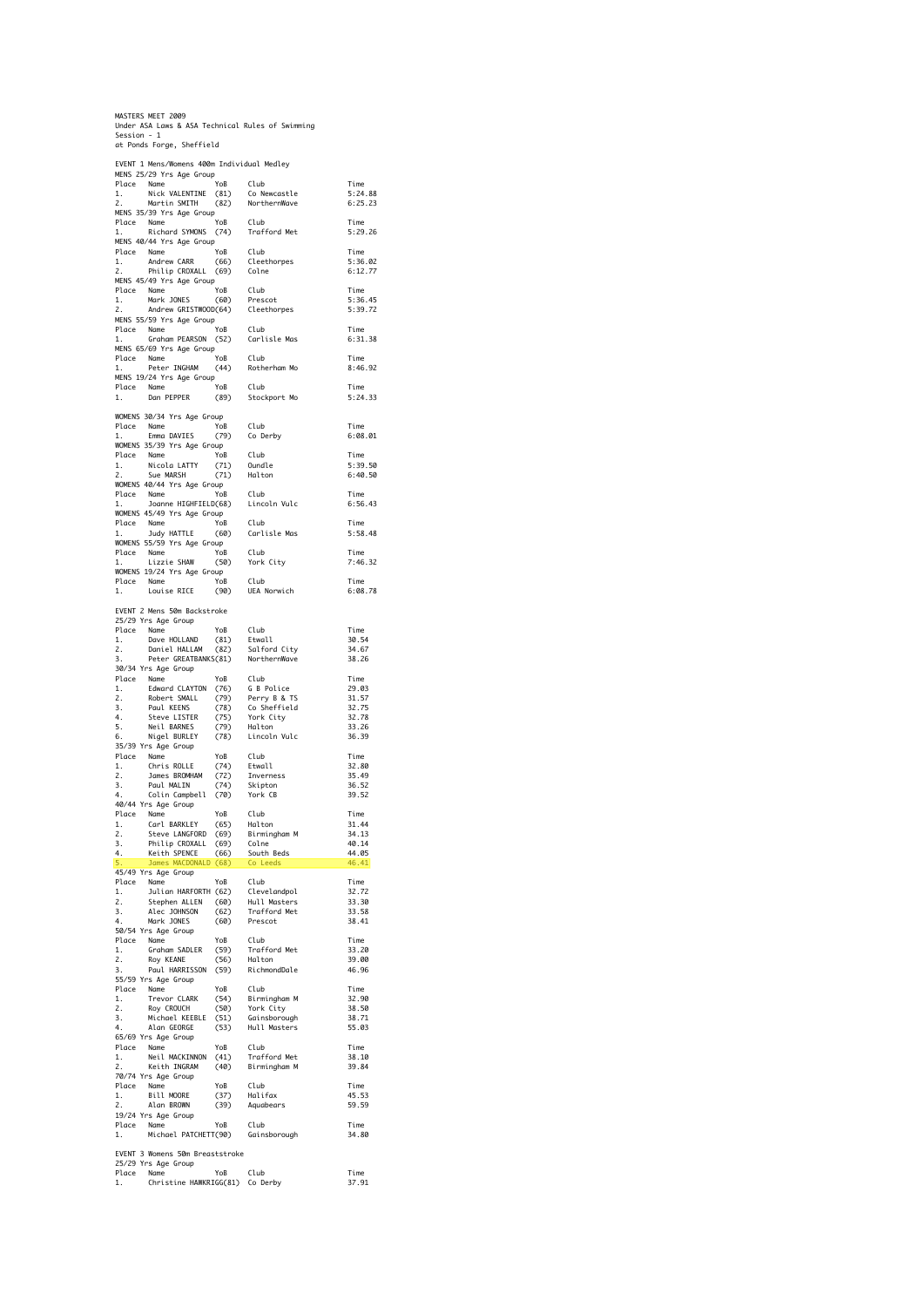| $2.$<br>3.<br>4. |                                                                                                                                                                                                                                                                   |                         |                                        |                    |
|------------------|-------------------------------------------------------------------------------------------------------------------------------------------------------------------------------------------------------------------------------------------------------------------|-------------------------|----------------------------------------|--------------------|
|                  | Lisa POOLE                                                                                                                                                                                                                                                        |                         | (83) Co Sheffield                      | 37.92              |
|                  | 3. Sarah HETHERINGTON(83) Co Newcastle<br>4. Clare KNOX (81) Billingham<br>30/34 Yrs Age Group                                                                                                                                                                    |                         |                                        | 45.99              |
|                  |                                                                                                                                                                                                                                                                   |                         |                                        | 47.28              |
|                  | Place Name                                                                                                                                                                                                                                                        |                         |                                        | Time               |
| 1.               | Lynne MEALE                                                                                                                                                                                                                                                       |                         | YoB Club<br>(77) UEA Norwich           | 39.79              |
|                  | 40/44 Yrs Age Group                                                                                                                                                                                                                                               |                         |                                        |                    |
|                  | 4044 Tris Age uroup<br>Place Name (1965) South Axholm<br>1. Jackie BUXTON (65) South Axholm<br>2. Joanne HIGHFIELD(68) Lincoln Vulc<br>4. Kathryn MASON (69) Clissold<br>5. Marnie FEDOROWYCZ(68) Kettering<br>5. Marnie FEDOROWYCZ(68) Ke                        |                         |                                        | Time<br>41.51      |
|                  |                                                                                                                                                                                                                                                                   |                         |                                        | 44.32              |
|                  |                                                                                                                                                                                                                                                                   |                         |                                        | 44.95              |
|                  |                                                                                                                                                                                                                                                                   |                         |                                        | 47.16              |
|                  |                                                                                                                                                                                                                                                                   |                         |                                        | 50.59              |
|                  | 45/49 Yrs Age Group<br>Place Name                                                                                                                                                                                                                                 |                         |                                        | Time               |
| 1.               | Comme<br>Diane CLARKE (64) Marple<br>Dacqueline FARROW(64) Kettering                                                                                                                                                                                              |                         |                                        | 51.35              |
| 2.               |                                                                                                                                                                                                                                                                   |                         |                                        | 53.41              |
|                  | 50/54 Yrs Age Group                                                                                                                                                                                                                                               |                         |                                        |                    |
|                  |                                                                                                                                                                                                                                                                   |                         |                                        | Time<br>43.77      |
|                  |                                                                                                                                                                                                                                                                   |                         |                                        | 44.40              |
|                  |                                                                                                                                                                                                                                                                   |                         |                                        | 44.60              |
|                  | S0/54 Trs Age with The Nobel Club<br>Place Name PEARSCANN (58) Hull Masters<br>1. Lesley ZIMMERMAN(58) Hull Masters<br>2. Rachel BERRYMAN (59) Edvall<br>3. Anne PEARSON (56) Etwall<br>5. Susan WILSON (58) Billingham<br>Frien Ves Ane G                        |                         |                                        | 47.25              |
|                  |                                                                                                                                                                                                                                                                   |                         |                                        | 50.53              |
|                  | Place Name YoB Club Time<br>1. Sally SHIELDS (54) Bo Kirklees<br>2. Jennifer MERRITT(51) Spondon<br>3. Jackie HUGHES (53) Lindum Mink<br>4. Lizzie SHAW (50) York City<br>65/69 Yrs Age Group                                                                     |                         | Time                                   |                    |
|                  |                                                                                                                                                                                                                                                                   |                         |                                        | 41.25              |
|                  |                                                                                                                                                                                                                                                                   |                         |                                        | 41.88              |
|                  |                                                                                                                                                                                                                                                                   |                         |                                        | 46.46<br>50.98     |
|                  | 65/69 Yrs Age Group                                                                                                                                                                                                                                               |                         |                                        |                    |
|                  | Place Name<br>1. Jan G                                                                                                                                                                                                                                            |                         | YoB Club<br>(43) Malvern Aus           | Time               |
|                  | Jan GREEN                                                                                                                                                                                                                                                         |                         |                                        | 59.78              |
|                  | 19/24 Yrs Age Group                                                                                                                                                                                                                                               |                         |                                        | Time               |
|                  |                                                                                                                                                                                                                                                                   |                         |                                        | 40.52              |
|                  | Place Name<br>2. Alice LAWRENSON (89) York City<br>2. Gemma CAUTE (88) Gainsborough<br>3. Helen SCARF (90) Gainsborough                                                                                                                                           |                         |                                        | 41.46              |
|                  |                                                                                                                                                                                                                                                                   |                         |                                        | 49.30              |
|                  |                                                                                                                                                                                                                                                                   |                         |                                        |                    |
|                  | EVENT 4 Mens 100m Butterfly<br>25/29 Yrs Age Group                                                                                                                                                                                                                |                         |                                        |                    |
|                  |                                                                                                                                                                                                                                                                   |                         |                                        | Time               |
|                  | Place Name<br>1. Nick-VALENTINE (81) Co-Newcastle<br>2. Justin-POTTRAS CEODECACTIC                                                                                                                                                                                |                         |                                        | 1:06.64            |
| 2.               | Justin POITRAS-GEORGE(84)South Hunsle                                                                                                                                                                                                                             |                         |                                        | 1:06.82            |
|                  | 30/34 Yrs Age Group                                                                                                                                                                                                                                               |                         |                                        | Time               |
|                  |                                                                                                                                                                                                                                                                   |                         |                                        | 59.73              |
|                  |                                                                                                                                                                                                                                                                   |                         |                                        | 1:01.69            |
|                  | Place Name<br>Place Name<br>1. Edward CLAYTON (76) G B Police<br>2. Michael STIRZAKER(79) Bromsgrove<br>3. Chris MALPASS (79) Co Chester<br>4. Robert SMALL (79) Perry B & TS<br>35/39 Yrs Age Group                                                              |                         |                                        | 1:02.05            |
|                  | 35/39 Yrs Age Group                                                                                                                                                                                                                                               |                         |                                        | 1:03.89            |
|                  |                                                                                                                                                                                                                                                                   |                         |                                        | Time               |
|                  |                                                                                                                                                                                                                                                                   |                         |                                        | 1:11.03            |
|                  |                                                                                                                                                                                                                                                                   |                         |                                        | 1:13.50            |
|                  |                                                                                                                                                                                                                                                                   |                         |                                        | 1:16.58<br>1:21.41 |
|                  | Size Name<br>2. Nick RUSZ (74) Griffins Enf<br>1. Nick RUSZ (74) Griffins Enf<br>2. Christopher WEBSTER(72) Gainsborough<br>3. Andrian BROWN (70) BelperMarlin<br>5. Paul INGLE (71) Etwall<br>40/44 Yrs Age Group                                                |                         |                                        | 1:25.01            |
|                  |                                                                                                                                                                                                                                                                   |                         |                                        |                    |
|                  |                                                                                                                                                                                                                                                                   |                         |                                        | Time               |
|                  |                                                                                                                                                                                                                                                                   |                         |                                        | 1:12.11            |
|                  |                                                                                                                                                                                                                                                                   |                         |                                        | 1:13.01<br>1:14.61 |
|                  |                                                                                                                                                                                                                                                                   |                         |                                        |                    |
|                  |                                                                                                                                                                                                                                                                   |                         |                                        |                    |
|                  | Place Name YoB Club<br>1. Steve LANGFORD (69) Birmingham M<br>2. Philip CROXALL (69) Colne<br>3. Andy NOYES (69) Long Eaton<br>5teve GODDALL (65) Rykneld DNF<br>45/49 Yrs Age Group                                                                              |                         |                                        |                    |
|                  |                                                                                                                                                                                                                                                                   | YoB                     |                                        | Time               |
|                  |                                                                                                                                                                                                                                                                   |                         |                                        | 1:06.04            |
|                  |                                                                                                                                                                                                                                                                   |                         |                                        | 1:13.74<br>1:14.47 |
|                  | Place Name<br>1. Mark PATTERSON (64) Calv Bing<br>2. Mark JONES (60) Prescot<br>3. Michael PEPPER (64) Rotherham Mo<br>50/54 Yrs Age Group                                                                                                                        |                         |                                        |                    |
|                  |                                                                                                                                                                                                                                                                   |                         | Club                                   | Time               |
|                  | Place Name<br>1. Guy FAWKES                                                                                                                                                                                                                                       | $Y \circ B$             | тов Club<br>(59) Billingham            | 1:16.71            |
| 2.<br>3.         | Andrew SCUTT<br>Jim HUNT                                                                                                                                                                                                                                          |                         |                                        | 1:21.01<br>1:26.34 |
|                  | 55/59 Yrs Age Group                                                                                                                                                                                                                                               |                         | (57) Co Sheffield<br>(58) Birmingham M |                    |
|                  | Place Name                                                                                                                                                                                                                                                        |                         | Club                                   | Time               |
| 1.               | Trevor CLARK                                                                                                                                                                                                                                                      | YoB<br>(54)             | Birmingham M                           | 1:09.20            |
|                  | 60/64 Yrs Age Group                                                                                                                                                                                                                                               |                         |                                        | Time               |
|                  | Place Name<br>1. Colin PRICE                                                                                                                                                                                                                                      | YoB Club<br>(45) Halton |                                        | 1:56.79            |
|                  | 19/24 Yrs Age Group                                                                                                                                                                                                                                               |                         |                                        |                    |
|                  |                                                                                                                                                                                                                                                                   |                         |                                        | Time               |
|                  |                                                                                                                                                                                                                                                                   |                         |                                        | 59.19<br>1:03.87   |
|                  |                                                                                                                                                                                                                                                                   |                         |                                        | 1:06.44            |
| $\frac{2}{3}$ .  | Place Name<br>1. Martin BROOKS (85) Stockport Mo<br>2. Craig WARD (85) Stockport Mo<br>3. Philip WALSH (86) Salf Mast SF                                                                                                                                          |                         |                                        |                    |
|                  | EVENT 5 Womens 100m Freestyle                                                                                                                                                                                                                                     |                         |                                        |                    |
|                  | 25/29 Yrs Age Group                                                                                                                                                                                                                                               |                         |                                        | Time               |
|                  |                                                                                                                                                                                                                                                                   |                         |                                        | 1:02.89            |
|                  |                                                                                                                                                                                                                                                                   |                         |                                        | 1:09.50            |
|                  |                                                                                                                                                                                                                                                                   |                         |                                        | 1:10.76            |
|                  |                                                                                                                                                                                                                                                                   |                         |                                        | 1:12.86            |
|                  |                                                                                                                                                                                                                                                                   |                         |                                        | 1:12.97<br>1:17.01 |
|                  |                                                                                                                                                                                                                                                                   |                         |                                        | 1:19.59            |
|                  |                                                                                                                                                                                                                                                                   |                         |                                        | 1:40.07            |
|                  |                                                                                                                                                                                                                                                                   |                         |                                        | 2:34.94            |
|                  | 25/29 Yrs Age uroup<br>1. Kirstie DONALDSON(82) Etwall<br>1. Kirstie DONALDSON(82) Co Chester<br>2. Ellie DEBENHAM (80) Stockton<br>4. Louisa WALLACE (81) Kettering<br>5. Natalie TAYLOR (82) Sheffield C<br>6. Lorraine RIDDLE (84) Bill<br>30/34 Yrs Age Group |                         |                                        | Time               |
| 1.               | Place Name                                                                                                                                                                                                                                                        |                         | York City                              | 1:07.45            |
|                  | wame YoB Club<br>Lister_ALLYSON (75) York<br>rs_Aae_Groum<br>35/39 Yrs Age Group                                                                                                                                                                                  |                         |                                        |                    |
|                  |                                                                                                                                                                                                                                                                   |                         |                                        | Time               |
|                  |                                                                                                                                                                                                                                                                   |                         |                                        | 1:05.18<br>1:09.90 |
|                  |                                                                                                                                                                                                                                                                   |                         |                                        | 1:10.87            |
|                  |                                                                                                                                                                                                                                                                   |                         |                                        | 1:12.00            |
|                  |                                                                                                                                                                                                                                                                   |                         |                                        | 1:12.11            |
|                  | Solomon Reader and The Club<br>1. Helen AKERS (71) Long Eaton<br>2. Karen DRIVER (71) Colne<br>3. Jo JOHNSON (70) UEA Norwich<br>4. Giovanna BERTOLDI(70) UEA Norwich<br>5. Michelle DAVIS (72) Calv Bing<br>6. Diane ROHHORD (72) Traffor                        |                         |                                        | 1:14.81            |
| 1.               | 40/44 Yrs Age Group<br>Place Name<br>Sharon MCMINN (68)                                                                                                                                                                                                           | YoB Club                | Marple                                 | Time<br>1:08.71    |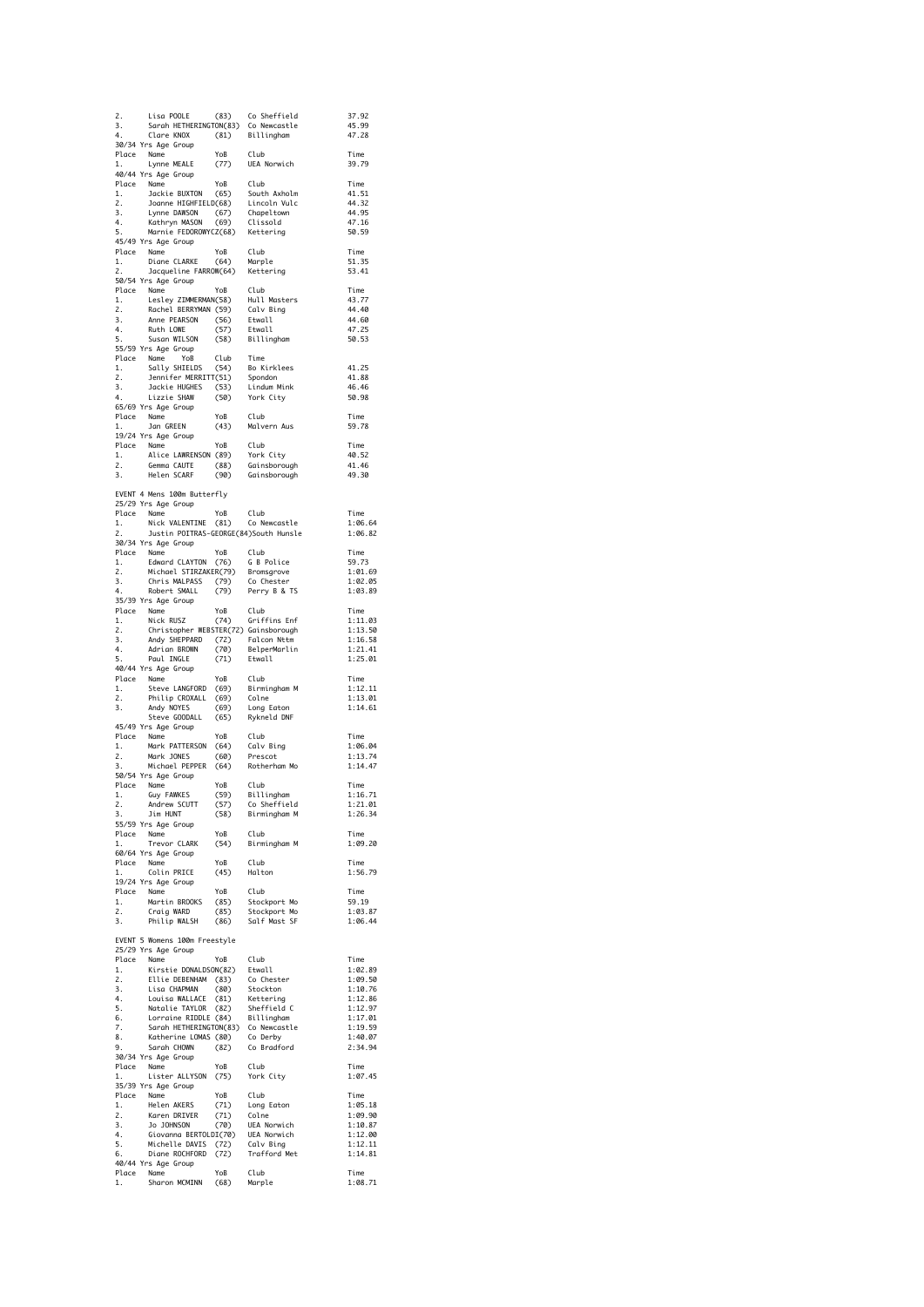|                     | 2. Sarah BRANDRICK (68) Colerby<br>3. Lynne DAWSON (67) Chapeltown<br>4. Jackie BUXTON (65) South Axholm<br>5. Helen PLATER (67) South Axholm<br>6. Lesley ANASTASIOU(65) UGLA Norwich<br>7. Kathryn MASON (69) Clissold<br>8. Catherine S                                        |                                        |                                                  |       | 1:09.69            |
|---------------------|-----------------------------------------------------------------------------------------------------------------------------------------------------------------------------------------------------------------------------------------------------------------------------------|----------------------------------------|--------------------------------------------------|-------|--------------------|
|                     |                                                                                                                                                                                                                                                                                   |                                        |                                                  |       | 1:13.40<br>1:14.37 |
|                     |                                                                                                                                                                                                                                                                                   |                                        |                                                  |       | 1:19.12            |
|                     |                                                                                                                                                                                                                                                                                   |                                        |                                                  |       | 1:20.55<br>1:22.93 |
|                     |                                                                                                                                                                                                                                                                                   |                                        |                                                  |       | 1:23.75            |
|                     |                                                                                                                                                                                                                                                                                   |                                        |                                                  |       | 1:24.43<br>1:47.33 |
|                     | 45/49 Yrs Age Group                                                                                                                                                                                                                                                               |                                        |                                                  |       |                    |
| 1.                  | Place Name<br>1. Tamsi<br>Name YoB Club<br>Tamsin JAGGS (60) Camden Swiss<br>Audrey WATSON (63) Spondon<br>Shirley FAWKES (60) Billingham<br>Diane CLARKE (64) Marple DQ<br>Crac Croun                                                                                            |                                        |                                                  |       | Time<br>1:11.15    |
| 2.                  |                                                                                                                                                                                                                                                                                   |                                        |                                                  |       | 1:17.66            |
| $\overline{3}$ .    |                                                                                                                                                                                                                                                                                   |                                        |                                                  | $ST-$ | 1:32.34            |
|                     | 50/54 Yrs Age Group                                                                                                                                                                                                                                                               |                                        |                                                  |       |                    |
|                     | Place Name<br>Place Name<br>1. Lesley ZIMMERMAN(58) Hull Mosters<br>2. Anita RYDER<br>3. Christine MUSCROFT(56) Billingham<br>4. Lynn SHEPHERD (59) Billingham<br>5. Suzanne CLARKSON(55) Hull Mosters<br>5. Suzanne CLARKSON(55) Hull Moste                                      |                                        |                                                  |       | Time               |
|                     |                                                                                                                                                                                                                                                                                   |                                        |                                                  |       | 1:16.85<br>1:34.18 |
|                     |                                                                                                                                                                                                                                                                                   |                                        |                                                  |       | 1:46.91            |
|                     |                                                                                                                                                                                                                                                                                   |                                        |                                                  |       | 1:50.80<br>1:59.22 |
|                     | 55/59 Yrs Age Group                                                                                                                                                                                                                                                               |                                        |                                                  |       |                    |
|                     | Place Name                                                                                                                                                                                                                                                                        | YoB                                    | Club                                             |       | Time               |
| 1.<br>2.            | Sally SHIELDS (54)   Bo Kirklees<br>Lizzie SHAW    (50)   York City                                                                                                                                                                                                               |                                        |                                                  |       | 1:17.96<br>1:31.04 |
|                     | 60/64 Yrs Age Group                                                                                                                                                                                                                                                               |                                        |                                                  |       |                    |
| 1.                  | Place Name<br>Jean HIATT                                                                                                                                                                                                                                                          | YoB<br>(47)                            | Club<br>Spondon                                  |       | Time<br>1:49.34    |
|                     | 65/69 Yrs Age Group                                                                                                                                                                                                                                                               |                                        |                                                  |       |                    |
|                     | Place Name<br>1. Iris BELLIS<br>2. Judy PEACE                                                                                                                                                                                                                                     |                                        | YoB Club<br>(43) South Beds<br>(42) Birmingham M |       | Time               |
|                     | Judy PEACE                                                                                                                                                                                                                                                                        |                                        |                                                  |       | 1:48.07<br>2:06.07 |
|                     | 19/24 Yrs Age Group                                                                                                                                                                                                                                                               |                                        |                                                  |       |                    |
|                     |                                                                                                                                                                                                                                                                                   |                                        |                                                  |       | Time<br>1:04.82    |
|                     |                                                                                                                                                                                                                                                                                   |                                        |                                                  |       | 1:06.63            |
|                     |                                                                                                                                                                                                                                                                                   |                                        |                                                  |       | 1:07.38            |
|                     | 1972–4 Tris Age uroup<br>1. Loren ALLEN (86) UEA Norwich<br>1. Loren ALLEN (86) Co Coventry<br>2. Helen SINCLAIR (86) Co Coventry<br>3. Sarah LIVESY (86) Co Leeds<br>4. Cotherine KEED (85) O Leeds<br>5. Christine KEANE (86) Halton<br>6.                                      |                                        |                                                  |       | 1:12.24<br>1:19.75 |
|                     |                                                                                                                                                                                                                                                                                   |                                        |                                                  |       | 1:23.58            |
|                     |                                                                                                                                                                                                                                                                                   |                                        |                                                  |       |                    |
|                     | EVENT 6 Mens 200m Backstroke<br>25/29 Yrs Age Group                                                                                                                                                                                                                               |                                        |                                                  |       |                    |
|                     | Name YoB Club<br>Martin SMITH (82) North<br>Place Name                                                                                                                                                                                                                            |                                        |                                                  |       | Time               |
| 1.                  |                                                                                                                                                                                                                                                                                   |                                        | NorthernWave                                     |       | 2:58.81            |
|                     | 35/39 Yrs Age Group                                                                                                                                                                                                                                                               | YoB Club<br>(74) Traft                 |                                                  |       | Time               |
|                     | Place Name YoB<br>1. Richard SYMONS (74)<br>2. Paul INGLE (71)                                                                                                                                                                                                                    |                                        | Trafford Met                                     |       | 2:40.55            |
|                     |                                                                                                                                                                                                                                                                                   |                                        | Etwall                                           |       | 3:25.29            |
|                     | 45/49 Yrs Age Group                                                                                                                                                                                                                                                               | YoB                                    | Club                                             |       | Time               |
|                     | Place Name<br>1. Stephen ALLEN<br>2. Mark JONES                                                                                                                                                                                                                                   |                                        | (60) Hull Masters<br>(60) Prescot                |       | 2:43.91            |
|                     |                                                                                                                                                                                                                                                                                   |                                        |                                                  |       | 2:52.31            |
|                     |                                                                                                                                                                                                                                                                                   |                                        |                                                  |       |                    |
|                     | 65/69 Yrs Age Group                                                                                                                                                                                                                                                               | YoB                                    | Club                                             |       | Time               |
| 1.                  | Place Name<br>Peter INGHAM                                                                                                                                                                                                                                                        | тов<br>(44)                            | Rotherham Mo                                     |       | 3:48.96            |
|                     | 70/74 Yrs Age Group                                                                                                                                                                                                                                                               |                                        |                                                  |       |                    |
|                     | Place Name                                                                                                                                                                                                                                                                        |                                        |                                                  |       | Time<br>3:11.92    |
| $\frac{1}{2}$<br>2. | Thomas WALKER<br>John ANDERSON                                                                                                                                                                                                                                                    |                                        | YoB Club<br>(35) Co Chester<br>(37) Trafford Met |       | 3:50.44            |
|                     | 19/24 Yrs Age Group                                                                                                                                                                                                                                                               |                                        |                                                  |       |                    |
| 1.                  | Place Name<br>Simon REX                                                                                                                                                                                                                                                           |                                        | YoB Club<br>(89) Bath Univ                       |       | Time<br>2:11.10    |
|                     |                                                                                                                                                                                                                                                                                   |                                        |                                                  |       |                    |
|                     | EVENT 7 Womens 200m Breaststroke                                                                                                                                                                                                                                                  |                                        |                                                  |       |                    |
|                     | 25/29 Yrs Age Group                                                                                                                                                                                                                                                               | YoB                                    | Club                                             |       | Time               |
| 1.                  | Place Name<br>Christine HAWKRIGG(81) Co Derby                                                                                                                                                                                                                                     |                                        |                                                  |       | 3:02.85            |
|                     | 35/39 Yrs Age Group<br>Place Name                                                                                                                                                                                                                                                 | YoB Club                               |                                                  |       | Time               |
| 1.                  |                                                                                                                                                                                                                                                                                   | (70)                                   | UEA Norwich                                      |       | 3:23.02            |
| 2.                  | Jo JOHNSON<br>Sue MARSH                                                                                                                                                                                                                                                           | (71)                                   | Halton                                           |       | 3:24.43            |
|                     | 40/44 Yrs Age Group                                                                                                                                                                                                                                                               | YoB                                    | Club                                             |       | Time               |
| 1.                  | Place Name<br>Jackie BUXTON                                                                                                                                                                                                                                                       | (65)                                   | South Axholm                                     |       | 3:17.83            |
|                     | 45/49 Yrs Age Group                                                                                                                                                                                                                                                               |                                        |                                                  |       | Time               |
|                     |                                                                                                                                                                                                                                                                                   |                                        | Coelacanth                                       |       | 3:08.83            |
|                     | Place Name YoB Club<br>1. Hannah UECKERMANN(63) Coelacanth<br>2. Jacqueline FARROW(64) Kettering                                                                                                                                                                                  |                                        |                                                  |       | 4:13.37            |
|                     | 50/54 Yrs Age Group<br>Place Name                                                                                                                                                                                                                                                 |                                        |                                                  |       | Time               |
|                     |                                                                                                                                                                                                                                                                                   |                                        |                                                  |       | 3:38.06            |
| $\frac{1}{2}$<br>2. | Anne PEARSON<br>Janet BRIGGS<br>55/59 Yrs Age Group                                                                                                                                                                                                                               | YoB Club<br>(56) Etwall<br>(59) Etwall |                                                  |       | 3:50.69            |
|                     | Place Name                                                                                                                                                                                                                                                                        |                                        |                                                  |       | Time               |
| 1.                  |                                                                                                                                                                                                                                                                                   |                                        |                                                  |       | 3:15.61            |
| 2.<br>3.            |                                                                                                                                                                                                                                                                                   |                                        |                                                  |       | 3:27.19<br>3:39.61 |
|                     | Name YoB Club<br>Jennifer MERRITT(51) Spondon<br>Christine AYERS (53) South Beds<br>Jackie HUGHES (53) Lindum Mink<br>65/69 Yrs Age Group                                                                                                                                         |                                        |                                                  |       |                    |
| 1.                  | Place Name<br>Jan GREEN                                                                                                                                                                                                                                                           |                                        |                                                  |       | Time<br>4:49.22    |
|                     |                                                                                                                                                                                                                                                                                   |                                        | YoB Club<br>(43) Malvern Aus                     |       |                    |
|                     | EVENT 8 Mens 50m Butterfly                                                                                                                                                                                                                                                        |                                        |                                                  |       |                    |
|                     | 25/29 Yrs Age Group                                                                                                                                                                                                                                                               | YoB                                    | Club                                             |       | Time               |
| 1.                  | Place Name<br>Justin POITRAS-GEORGE(84)South Hunsle                                                                                                                                                                                                                               |                                        |                                                  |       | 27.62              |
|                     |                                                                                                                                                                                                                                                                                   |                                        |                                                  |       | 29.94              |
|                     | 2. Nick VALENTINE (81) Co Newcastle<br>3. Martin SMITH (82) NorthernWave<br>30/34 Yrs Age Group                                                                                                                                                                                   |                                        |                                                  |       | 33.65              |
|                     |                                                                                                                                                                                                                                                                                   | YoB                                    | Club                                             |       | Time               |
|                     |                                                                                                                                                                                                                                                                                   |                                        |                                                  |       | 26.93<br>27.64     |
|                     | Place Name<br>1. Edwar<br>2. Micho<br>3. Rober                                                                                                                                                                                                                                    |                                        |                                                  |       | 28.36              |
| $2.$<br>3.<br>4.    |                                                                                                                                                                                                                                                                                   |                                        |                                                  |       | 29.72              |
| 5.<br>6.            |                                                                                                                                                                                                                                                                                   |                                        |                                                  |       | 29.73<br>30.95     |
| 7.                  |                                                                                                                                                                                                                                                                                   |                                        |                                                  |       | 32.75              |
|                     | ce Name<br>Edward CLAYTON (76) G B Police<br>Edward CLAYTON (76) Bromsgrove<br>Robert SMALL (79) Perry B & TS<br>Neil BARNES (79) Halton<br>Paul WAINWRIGHT (78) York City<br>Jonathan LEECH (76) G Sheffield<br>Nigel BURLEY (78) Lincoln V<br>35/39 Yrs Age Group<br>Place Name | oB<br>ия<br>(74)                       | Club                                             |       | ime                |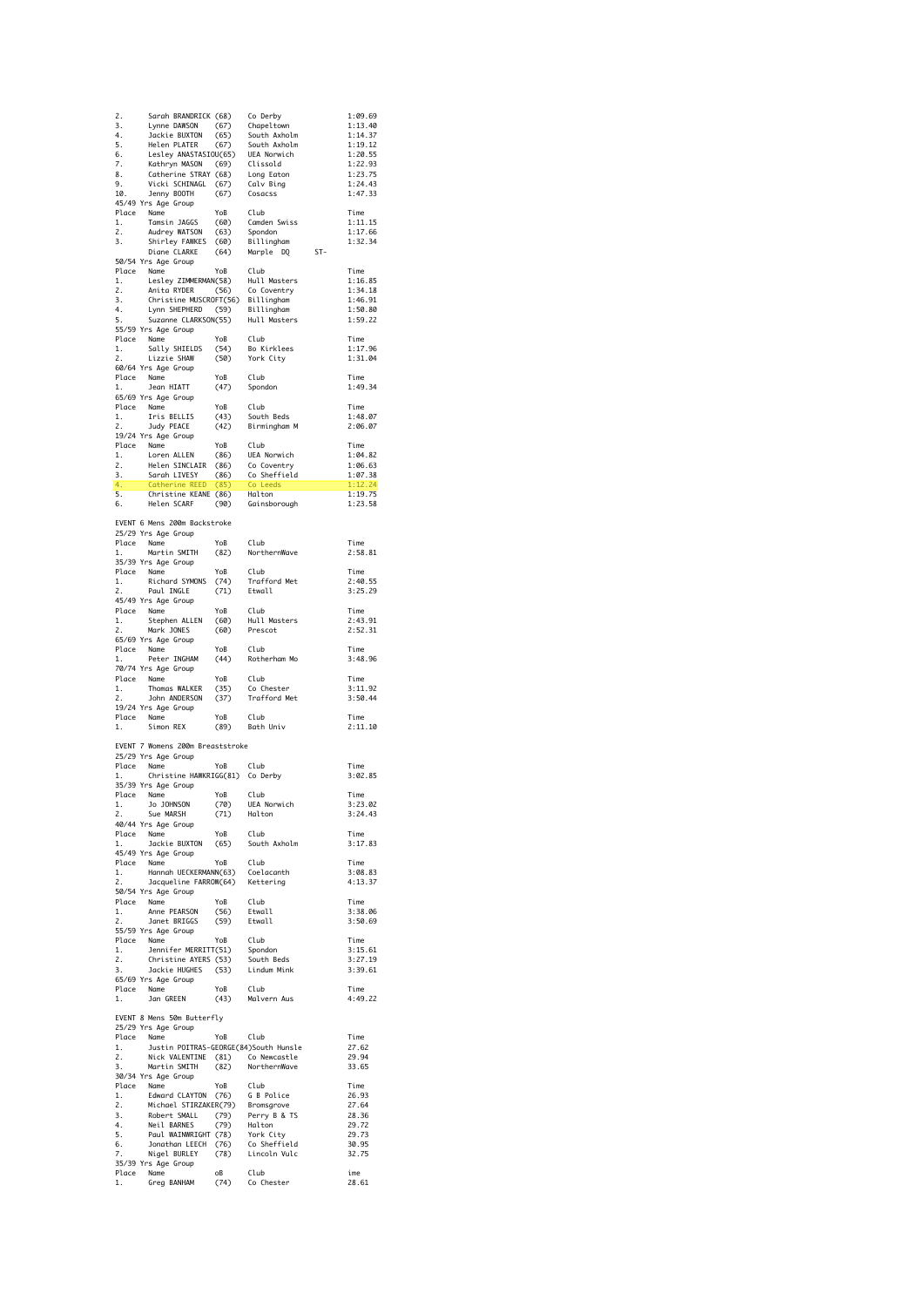| 2.                               | Kyran PARKER                                                                                                                                                                                                                                                   | (70)         | Co Leeds                                                                                                                                            | 29.44          |
|----------------------------------|----------------------------------------------------------------------------------------------------------------------------------------------------------------------------------------------------------------------------------------------------------------|--------------|-----------------------------------------------------------------------------------------------------------------------------------------------------|----------------|
| 3.                               | Christopher WEBSTER(72) Gainsborough                                                                                                                                                                                                                           |              |                                                                                                                                                     | 30.86          |
| 4.                               | Nick RUSZ                                                                                                                                                                                                                                                      |              |                                                                                                                                                     | 31.01          |
| 5.                               | Nick RUSZ (74) Griffins Enf<br>Mark KENDALL (70) Co Derby<br>Andy SHEPPARD (72) Falcon Nttm<br>Chris ROLLE (74) Etwall<br>Mark KENDALL                                                                                                                         |              |                                                                                                                                                     | 31.52<br>31.96 |
| 6.<br>7.                         | Chris ROLLE                                                                                                                                                                                                                                                    | (74)         | Etwall                                                                                                                                              | 33.43          |
| 8.                               | Adrian BROWN                                                                                                                                                                                                                                                   | (70)         | BelperMarlin                                                                                                                                        | 33.72          |
| 9.                               | Colin Campbell (70)                                                                                                                                                                                                                                            |              | York CB                                                                                                                                             | 33.87          |
| $\frac{10}{11}$ .                | Paul MALIN                                                                                                                                                                                                                                                     | (74)         | Skipton                                                                                                                                             | 34.20          |
| 11.                              | John FARRELLY                                                                                                                                                                                                                                                  | (70)         | Co Sheffield                                                                                                                                        | 34.93          |
|                                  | 40/44 Yrs Age Group                                                                                                                                                                                                                                            |              |                                                                                                                                                     |                |
| 1.                               | Place Name<br>Carl BARKLEY                                                                                                                                                                                                                                     | YoB<br>(65)  | Club<br>Halton                                                                                                                                      | Time<br>29.05  |
| 2.                               | Steve GOODALL                                                                                                                                                                                                                                                  |              |                                                                                                                                                     | 29.59          |
| 3.                               | Gerard O'ROURKE (65)                                                                                                                                                                                                                                           |              |                                                                                                                                                     | 29.85          |
| 4.                               | Steve LANGFORD (69)<br>Andy NOYES (69)<br>Philip CROXALL (69)<br>David MASSEY (67)                                                                                                                                                                             |              |                                                                                                                                                     | 30.03          |
| 5.                               |                                                                                                                                                                                                                                                                |              |                                                                                                                                                     | 32.19          |
| 6.                               |                                                                                                                                                                                                                                                                |              |                                                                                                                                                     | 32.90          |
| 7.<br>8.                         | Robert ISHERWOOD(66)                                                                                                                                                                                                                                           |              | (65) Rykneld<br>(65) Co Newcastle<br>(69) Birmingham M<br>(69) Long Eaton<br>(69) Colne<br>(67) Stalybridge<br>(66) Lincoln Vulc<br>(67) Arfon Mast | 33.26<br>34.43 |
| 9.                               | Oggy EAST                                                                                                                                                                                                                                                      |              |                                                                                                                                                     | 36.47          |
|                                  | 45/49 Yrs Age Group                                                                                                                                                                                                                                            |              |                                                                                                                                                     |                |
|                                  | Place Name                                                                                                                                                                                                                                                     | YoB          | Club                                                                                                                                                | Time           |
| 1.                               | Alec JOHNSON                                                                                                                                                                                                                                                   | (62)         | Trafford Met                                                                                                                                        | 29.12          |
| 2.                               | Michael PEPPER                                                                                                                                                                                                                                                 | (64)         | Rotherham Mo                                                                                                                                        | 31.44          |
| 3.<br>4.                         | Andrew WALKER<br>Mark JONES                                                                                                                                                                                                                                    | (61)<br>(60) | Skipton<br>Prescot                                                                                                                                  | 31.55<br>34.49 |
| 5.                               | Jari GODDARD                                                                                                                                                                                                                                                   | (63)         | Gainsborough                                                                                                                                        | 35.14          |
| 6.                               | Howard FARROW                                                                                                                                                                                                                                                  | (63)         | Kettering                                                                                                                                           | 41.70          |
|                                  | 50/54 Yrs Age Group                                                                                                                                                                                                                                            |              |                                                                                                                                                     |                |
|                                  |                                                                                                                                                                                                                                                                | YoB          | Club                                                                                                                                                | Time           |
|                                  |                                                                                                                                                                                                                                                                |              | Trafford Met                                                                                                                                        | 29.86          |
|                                  |                                                                                                                                                                                                                                                                |              | Co Sheffield                                                                                                                                        | 34.20          |
|                                  | Place Mane<br>1. Graham SADLER<br>2. Andrew SCUTT<br>3. Guy FAWKES<br>5. Malcolm CLARK<br>5.<br>Name<br>Graham SADLER (59) Trafford M<br>Andrew SCUTT (57) Co Sheffie<br>Guy FAWKES (59) Billingham<br>Malcolm CLARK (56) Coleeds<br>Malcolm CLARK (56) Cleeds |              |                                                                                                                                                     | 34.29<br>34.31 |
| 5.                               | Paul HARRISSON (59) RichmondDale                                                                                                                                                                                                                               |              |                                                                                                                                                     | 36.25          |
| 6.                               | Jim HUNT                                                                                                                                                                                                                                                       | (58)         | Birmingham M                                                                                                                                        | 38.08          |
| 7.                               | Roy KEANE                                                                                                                                                                                                                                                      | (56)         | Halton                                                                                                                                              | 38.30          |
|                                  | 55/59 Yrs Age Group                                                                                                                                                                                                                                            |              |                                                                                                                                                     |                |
|                                  | Place Name                                                                                                                                                                                                                                                     | YoB          | Club<br>Birmingham M                                                                                                                                | Time           |
| 1.                               | Trevor CLARK                                                                                                                                                                                                                                                   | (54)         |                                                                                                                                                     | 29.71          |
| 2.<br>3.                         | Roy CROUCH<br>Frank STONEY                                                                                                                                                                                                                                     | (50)<br>(50) | York City<br>Co Coventry                                                                                                                            | 35.22<br>36.62 |
|                                  | 60/64 Yrs Age Group                                                                                                                                                                                                                                            |              |                                                                                                                                                     |                |
|                                  | Place Name                                                                                                                                                                                                                                                     | YoB          | Club                                                                                                                                                | Time           |
| 1.                               | Jim CORBETT                                                                                                                                                                                                                                                    | (49)         | BelperMarlin                                                                                                                                        | 33.51          |
| 2.                               | Colin PRICE                                                                                                                                                                                                                                                    | (45)         | Halton                                                                                                                                              | 45.75          |
|                                  | 65/69 Yrs Age Group                                                                                                                                                                                                                                            |              |                                                                                                                                                     |                |
| 1.                               | Place Name<br>Neil MACKINNON                                                                                                                                                                                                                                   | YoB          | Club                                                                                                                                                | Time           |
|                                  | 70/74 Yrs Age Group                                                                                                                                                                                                                                            | (41)         | Trafford Met                                                                                                                                        | 32.35          |
| Place                            | Name                                                                                                                                                                                                                                                           | YoB          | Club                                                                                                                                                | Time           |
| 1.                               | John TENNANT                                                                                                                                                                                                                                                   | (39)         | Birmingham M                                                                                                                                        | 34.54          |
|                                  | 19/24 Yrs Age Group                                                                                                                                                                                                                                            |              |                                                                                                                                                     |                |
| Place Name                       |                                                                                                                                                                                                                                                                | YoB          | Club                                                                                                                                                | Time           |
|                                  |                                                                                                                                                                                                                                                                |              |                                                                                                                                                     |                |
| 1.                               | Martin BROOKS                                                                                                                                                                                                                                                  | (85)         | Stockport Mo                                                                                                                                        | 27.13          |
|                                  | Craig WARD                                                                                                                                                                                                                                                     | (85)         | Stockport Mo                                                                                                                                        | 27.39          |
|                                  | James ROSSINGTON(87)                                                                                                                                                                                                                                           |              | Halifax                                                                                                                                             | 30.58          |
| $2.$<br>3.<br>4.<br>4.           | Joshua JONES                                                                                                                                                                                                                                                   | (89)         | Gainsborough                                                                                                                                        | 42.78          |
|                                  | EVENT 9 Womens 50m Freestyle                                                                                                                                                                                                                                   |              |                                                                                                                                                     |                |
|                                  | 25/29 Yrs Age Group                                                                                                                                                                                                                                            |              |                                                                                                                                                     |                |
|                                  | Place Name                                                                                                                                                                                                                                                     | YoB          | Club                                                                                                                                                | Time           |
| 1.                               | Kirstie DONALDSON(82) Etwall                                                                                                                                                                                                                                   |              |                                                                                                                                                     | 28.84          |
| 2.                               |                                                                                                                                                                                                                                                                |              |                                                                                                                                                     | 29.78          |
|                                  |                                                                                                                                                                                                                                                                |              |                                                                                                                                                     | 29.96<br>30.25 |
|                                  |                                                                                                                                                                                                                                                                |              |                                                                                                                                                     | 32.45          |
| 2.<br>3.<br>4.<br>5.<br>6.<br>6. | kisa POOLE (83) Cosheffield<br>Lucy LLOYD-ROACH(83) Trafford Met<br>Samantha GARRISON(81) Gainsborough<br>Louisa WALLACE (81) Kettering<br>Disa WALLACE (81) Kettering<br>Ellie DEBENHAM (83)                                                                  |              |                                                                                                                                                     | 32.48          |
| 7.                               | Natalie TAYLOR (82)                                                                                                                                                                                                                                            |              | Co Chester<br>Sheffield C                                                                                                                           | 33.95          |
| 8.                               | Sarah HETHERINGTON(83) Co Newcastle                                                                                                                                                                                                                            |              |                                                                                                                                                     | 36.02          |
| 9.                               | Elizabeth MARSTON(83) NorthernWave                                                                                                                                                                                                                             |              |                                                                                                                                                     | 36.17          |
| 10.<br>11.                       | Clare KNOX                                                                                                                                                                                                                                                     | (81)         | Billingham                                                                                                                                          | 36.48<br>46.95 |
|                                  | Katherine LOMAS (80)<br>30/34 Yrs Age Group                                                                                                                                                                                                                    |              | Co Derby                                                                                                                                            |                |
|                                  | Place Name                                                                                                                                                                                                                                                     | YoB          | Club                                                                                                                                                | Time           |
| 1.                               | Lister ALLYSON                                                                                                                                                                                                                                                 | (75)         | York City                                                                                                                                           | 31.25          |
| 2.                               | Lynne MEALE                                                                                                                                                                                                                                                    | (77)         | UEA Norwich                                                                                                                                         | 31.98<br>37.46 |
| 3.                               | Joanne BLACKWELL(79)<br>35/39 Yrs Age Group                                                                                                                                                                                                                    |              | Co Derby                                                                                                                                            |                |
| Place                            | Name                                                                                                                                                                                                                                                           | YoB          | Club                                                                                                                                                | Time           |
| 1.                               | Helen AKERS                                                                                                                                                                                                                                                    |              |                                                                                                                                                     | 29.99          |
| 2.                               | Michelle DAVIS                                                                                                                                                                                                                                                 |              | (71) Long Eaton<br>(72) Calv Bing                                                                                                                   | 32.38          |
| 3.                               | Giovanna BERTOLDI(70)                                                                                                                                                                                                                                          |              | UEA Norwich                                                                                                                                         | 33.46          |
|                                  | 40/44 Yrs Age Group                                                                                                                                                                                                                                            | YoB          | Club                                                                                                                                                | Time           |
| 1.                               | Place Name                                                                                                                                                                                                                                                     |              |                                                                                                                                                     | 32.42          |
| 2.                               |                                                                                                                                                                                                                                                                |              |                                                                                                                                                     | 33.28          |
| 3.                               |                                                                                                                                                                                                                                                                |              |                                                                                                                                                     | 35.31          |
| 4.                               |                                                                                                                                                                                                                                                                |              |                                                                                                                                                     | 35.50          |
| 5.<br>6.                         |                                                                                                                                                                                                                                                                |              |                                                                                                                                                     | 35.97<br>41.60 |
|                                  | 45/49 Yrs Age Group                                                                                                                                                                                                                                            |              |                                                                                                                                                     |                |
|                                  | Lynne DAWSON (67) Chapeltown<br>Jackie BUXTON (65) South Axholm<br>Lesley ANASTASIOU(65) UEA Norwich<br>Helen PLATER (67) South Axholm<br>Karthyn MASON (69) Clissold<br>Marnie FEDOROWYCZ(68) Kettering<br>Ts Age Group<br>Place Name                         | YoB          | Club                                                                                                                                                | Time           |
| 1.                               | Judy HATTLE                                                                                                                                                                                                                                                    |              | Carlisle Mas                                                                                                                                        | 30.89          |
| 2.                               | Tamsin JAGGS                                                                                                                                                                                                                                                   | (60)<br>(60) |                                                                                                                                                     | 32.04          |
| 3.                               | Audrey WATSON (63)                                                                                                                                                                                                                                             |              | Camden Swiss<br>Spondon                                                                                                                             | 35.92          |
| 4.                               | Diane CLARKE                                                                                                                                                                                                                                                   | (64)         | Marple                                                                                                                                              | 39.54          |
| 5.                               | Dawn BOTTOMS                                                                                                                                                                                                                                                   | (61)         | Gainsborough                                                                                                                                        | 44.42          |
|                                  | 50/54 Yrs Age Group                                                                                                                                                                                                                                            | YoB          | Club                                                                                                                                                | Time           |
| 1.                               | Place Name<br>Lesley ZIMMERMAN(58)                                                                                                                                                                                                                             |              | Hull Masters                                                                                                                                        | 34.01          |
| 2.                               | Ruth LOWE (57)                                                                                                                                                                                                                                                 |              | Etwall                                                                                                                                              | 35.33          |
| 3.                               |                                                                                                                                                                                                                                                                |              |                                                                                                                                                     | 38.49          |
| 4.                               | Susan WILSON (58) Billingham<br>Lynn SHEPHERD (59) Billingham                                                                                                                                                                                                  |              |                                                                                                                                                     | 49.60          |
| 5.                               | Christine MUSCROFT(56) Billingham                                                                                                                                                                                                                              |              |                                                                                                                                                     | 50.00          |
| 6.                               | Suzanne CLARKSON(55)<br>55/59 Yrs Age Group                                                                                                                                                                                                                    |              | Hull Masters                                                                                                                                        | 50.44          |
|                                  | Place Name                                                                                                                                                                                                                                                     | YoB          | Club                                                                                                                                                | Time           |
| 1.<br>2.                         | Sally SHIELDS<br>Lizzie SHAW                                                                                                                                                                                                                                   | (54)<br>(50) | Bo Kirklees<br>York City                                                                                                                            | 34.11<br>39.97 |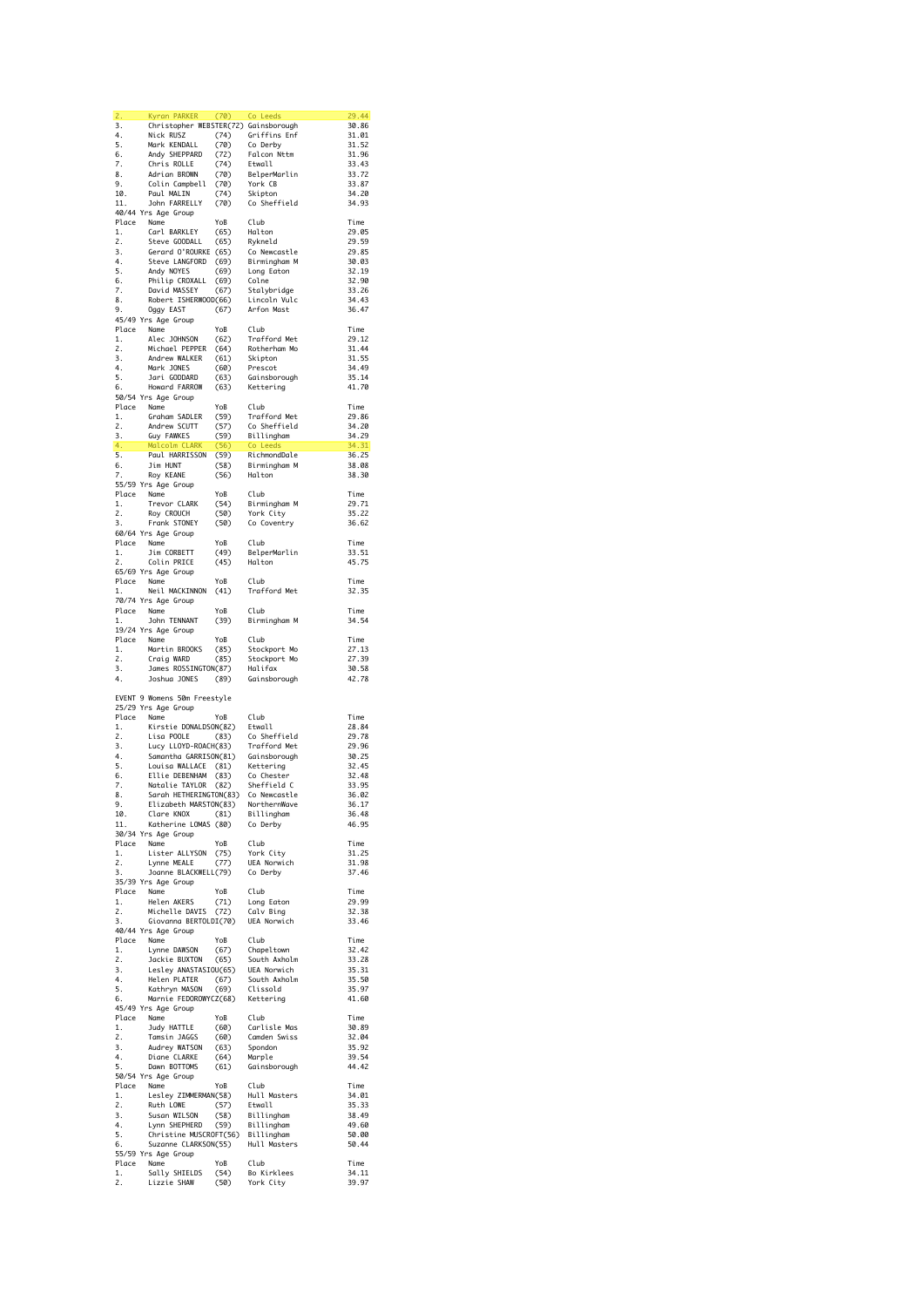|               | 60/64 Yrs Age Group                                                                                                                                                                                                                          | YoB                    |                                                    |                    |
|---------------|----------------------------------------------------------------------------------------------------------------------------------------------------------------------------------------------------------------------------------------------|------------------------|----------------------------------------------------|--------------------|
|               | Place Name<br>1. Jean HIATT                                                                                                                                                                                                                  | roB<br>(47)            | Club<br>Spondon                                    | Time<br>50.13      |
|               | 19/24 Yrs Age Group                                                                                                                                                                                                                          |                        |                                                    | Time               |
|               | 19/24 Yrs Age uroup<br>Place Name<br>1. Leanne TAYLOR (87) Birm ham Uni<br>1. Leanne TAYLOR (86) Competend<br>3. Loren ALLEN (86) UEA Norwich<br>4. Helen SINCLAIR (86) Competry<br>5. Sarah DANES (85) Rotherham Mo<br>6. Alice LAMRENSON ( |                        |                                                    | 29.41              |
|               |                                                                                                                                                                                                                                              |                        |                                                    | 29.84<br>30.01     |
|               |                                                                                                                                                                                                                                              |                        |                                                    | 30.45              |
|               |                                                                                                                                                                                                                                              |                        |                                                    | 31.51<br>32.60     |
|               |                                                                                                                                                                                                                                              |                        |                                                    | 33.22              |
|               |                                                                                                                                                                                                                                              |                        |                                                    | 35.62              |
|               |                                                                                                                                                                                                                                              |                        |                                                    | 38.50              |
|               | EVENT 10 Mens 100m Backstroke<br>25/29 Yrs Age Group                                                                                                                                                                                         |                        |                                                    |                    |
|               |                                                                                                                                                                                                                                              |                        |                                                    | Time               |
|               |                                                                                                                                                                                                                                              |                        |                                                    | 1:06.00            |
|               | Place Name<br>1. Dave HOLLAND (81) Etwall<br>2. Daniel HALLAM (82) Salford City<br>3. Peter GREATBANKS(81) NorthernWave                                                                                                                      |                        |                                                    | 1:15.44<br>1:25.32 |
|               | 30/34 Yrs Age Group                                                                                                                                                                                                                          |                        |                                                    |                    |
|               |                                                                                                                                                                                                                                              |                        | YoB Club<br>(78) Co Sheffield<br>(79) Perry B & TS | Time<br>1:11.67    |
|               | Place Name<br>1. Paul KEENS<br>2. Robert SMALL                                                                                                                                                                                               |                        |                                                    | 1:13.47            |
|               | 35/39 Yrs Age Group                                                                                                                                                                                                                          | YoB                    | Club                                               | Time               |
|               | Place Name<br>1. Chris ROLLE<br>2. James BROMHA                                                                                                                                                                                              | $(74)$<br>$(72)$       | Etwall                                             | 1:13.76            |
|               | James BROMHAM<br>40/44 Yrs Age Group                                                                                                                                                                                                         |                        | Inverness                                          | 1:15.14            |
|               |                                                                                                                                                                                                                                              |                        |                                                    | Time               |
|               | Place Name<br>1. Steve LANGFORD (69) Birmingham M<br>2. Philip CROXALL (69) Golne<br>3. Oggy EAST (67) Arfon Mast<br>3. Oggy EAST (67) Arfon Mast                                                                                            |                        |                                                    | 1:15.11<br>1:24.41 |
|               |                                                                                                                                                                                                                                              |                        |                                                    | 1:54.04            |
|               | 45/49 Yrs Age Group                                                                                                                                                                                                                          |                        |                                                    | Time               |
|               |                                                                                                                                                                                                                                              |                        |                                                    | 1:11.97            |
|               |                                                                                                                                                                                                                                              |                        |                                                    | 1:12.32            |
|               | Place Name<br>1. Stephen ALLEN (60) Hull Masters<br>1. Stephen ALLEN (60) Hull Masters<br>2. Julian HARFORTH (62) Clevelandpol<br>3. Alec JOHNSON (62) Trafford Met<br>4. Mark JONES (60) Prescot<br>1.                                      |                        |                                                    | 1:16.82<br>1:22.83 |
|               | 55/59 Yrs Age Group                                                                                                                                                                                                                          |                        |                                                    |                    |
|               | Place Name YoB Club<br>1. Graham PEARSON (52) Carlisle Mas<br>2. Roy CROUCH (50) York City<br>3. Michael KEEBLE (51) Gainsborough                                                                                                            |                        |                                                    | Time<br>1:27.97    |
|               |                                                                                                                                                                                                                                              |                        |                                                    | 1:29.14            |
|               | 70/74 Yrs Age Group                                                                                                                                                                                                                          |                        |                                                    | 1:31.27            |
|               | Place Name<br>1. John ANDERSON                                                                                                                                                                                                               |                        | Club                                               | Time               |
|               | 19/24 Yrs Age Group                                                                                                                                                                                                                          | $10B$<br>(37)          | Trafford Met                                       | 1:47.44            |
|               | Place Name YoB<br>1. Michael PATCHETT(90)                                                                                                                                                                                                    |                        | Club                                               | Time               |
|               |                                                                                                                                                                                                                                              |                        | Gainsborough                                       | 1:17.88            |
|               | EVENT 11 Womens 100m Breaststroke                                                                                                                                                                                                            |                        |                                                    |                    |
|               | 25/29 Yrs Age Group                                                                                                                                                                                                                          | YoB Club               |                                                    |                    |
| $\frac{1}{2}$ | Place Name<br>Christine HAWKRIGG(81) Co Derby                                                                                                                                                                                                |                        |                                                    | Time<br>1:23.72    |
| 2.            | Sarah CHOWN (82) Co Bradford                                                                                                                                                                                                                 |                        |                                                    | 3:38.53            |
|               | 30/34 Yrs Age Group<br>Place Name<br>1. Lynne MEALE                                                                                                                                                                                          |                        | YoB Club<br>(77) UEA Norwich                       | Time               |
|               |                                                                                                                                                                                                                                              |                        |                                                    | 1:27.44            |
|               |                                                                                                                                                                                                                                              |                        |                                                    |                    |
|               | 35/39 Yrs Age Group                                                                                                                                                                                                                          |                        |                                                    |                    |
|               | Place Name<br>1. Sue MARSH                                                                                                                                                                                                                   | YoB<br>(71)            | Club<br>Halton                                     | Time<br>1:35.56    |
|               | 40/44 Yrs Age Group                                                                                                                                                                                                                          |                        |                                                    |                    |
| 1.            | Place Name<br>1. Jack<br>Jackie BUXTON                                                                                                                                                                                                       | YoB Club<br>(65) South | South Axholm                                       | Time<br>1:31.75    |
|               | 45/49 Yrs Age Group                                                                                                                                                                                                                          |                        |                                                    |                    |
|               | Place Name YoB Club<br>1. Hannah UECKERMANN(63) Coelacanth                                                                                                                                                                                   |                        |                                                    | Time<br>1:30.61    |
|               | 50/54 Yrs Age Group                                                                                                                                                                                                                          |                        |                                                    |                    |
| 1.            | Place Name<br>Anne PEARSON                                                                                                                                                                                                                   | YoB Club<br>(56)       | $F+$ wnll                                          | Time<br>1.39.82    |
|               | 1. Anne PEARSON (כאט) Etwar<br>2. Rachel BERRYMAN (59) Calv Bing                                                                                                                                                                             |                        |                                                    | 1:39.83            |
|               | 55/59 Yrs Age Group                                                                                                                                                                                                                          |                        |                                                    | Time               |
|               |                                                                                                                                                                                                                                              |                        |                                                    | 1:29.43            |
|               |                                                                                                                                                                                                                                              |                        |                                                    | 1:33.42<br>1:45.44 |
|               | Place Name<br>1. Jennifer MERRITT(51) Spondon<br>2. Sally SHIELDS (54) Bo Kirklees<br>3. Jackie HUGHES (53) Lindum Mink<br>3. Jackie HUGHES (53) Lindum Mink<br>65/69 Yrs Age Group                                                          |                        |                                                    |                    |
|               |                                                                                                                                                                                                                                              |                        |                                                    | Time               |
|               |                                                                                                                                                                                                                                              |                        |                                                    | 2:13.26<br>2:41.38 |
|               | 65/69 Yrs Age uroup<br>Place Name - YoB Club<br>1. Jan GREEN (43) Malvern Aus<br>2. Judy PEACE (42) Birmingham M<br>75/79 Yrs Age Group                                                                                                      |                        |                                                    |                    |
|               | Place Name<br>Place Name<br>1. Pauline BRAND (33) Birmingham M                                                                                                                                                                               |                        |                                                    | Time<br>3:06.06    |
|               | 19/24 Yrs Age Group                                                                                                                                                                                                                          |                        |                                                    |                    |
|               |                                                                                                                                                                                                                                              |                        |                                                    | Time<br>1:33.60    |
|               | Place Name YoB Club<br>1. Helen SINCLAIR (86) Co Coventry<br>2. Gemma CAUTE (88) Gainsborough                                                                                                                                                |                        |                                                    | 1:37.59            |
|               | EVENT 12 Mens 200m Butterfly                                                                                                                                                                                                                 |                        |                                                    |                    |
|               | 25/29 Yrs Age Group                                                                                                                                                                                                                          |                        |                                                    |                    |
|               | Place Name YoB Club<br>1. Nick-VALENTINE (81) Co-Newcastle                                                                                                                                                                                   |                        |                                                    | Time<br>2:30.75    |
|               | 30/34 Yrs Age Group                                                                                                                                                                                                                          |                        |                                                    |                    |
|               |                                                                                                                                                                                                                                              |                        |                                                    | Time<br>2:20.02    |
|               | Place Name YoB Club<br>1. Chris MALPASS (79) Co Chester<br>2. Robert SMALL (79) Perry B & TS<br>45/40 Yus Age Croun                                                                                                                          |                        |                                                    | 2:37.11            |
|               | 45/49 Yrs Age Group                                                                                                                                                                                                                          | YoB                    | Club                                               | Time               |
|               |                                                                                                                                                                                                                                              |                        |                                                    | 2:41.57            |
|               | Place Name<br>1. Mark JONES<br>2. Andrew GRISTWOO<br>Name YoB Club<br>Mark JONES (60) Prescot<br>Andrew GRISTWOOD(64) Cleethorpes<br>19/24 Yrs Age Group                                                                                     |                        |                                                    | 2:45.57            |
|               |                                                                                                                                                                                                                                              |                        |                                                    | Time               |
|               | Place Name<br>1. Philip WALSH                                                                                                                                                                                                                |                        | YoB    Club<br>(86)    Salf Mast SF                | 2:33.98            |
|               | EVENT 13 Womens 200m Freestyle                                                                                                                                                                                                               |                        |                                                    |                    |
|               | 25/29 Yrs Age Group                                                                                                                                                                                                                          |                        |                                                    | Time               |
|               | Place Name YoB Club<br>1. Kirstie DONALDSON(82) Etwall<br>2. Ellie DEBENHAM (83) Co Chester                                                                                                                                                  |                        |                                                    | 2:20.60<br>2:30.54 |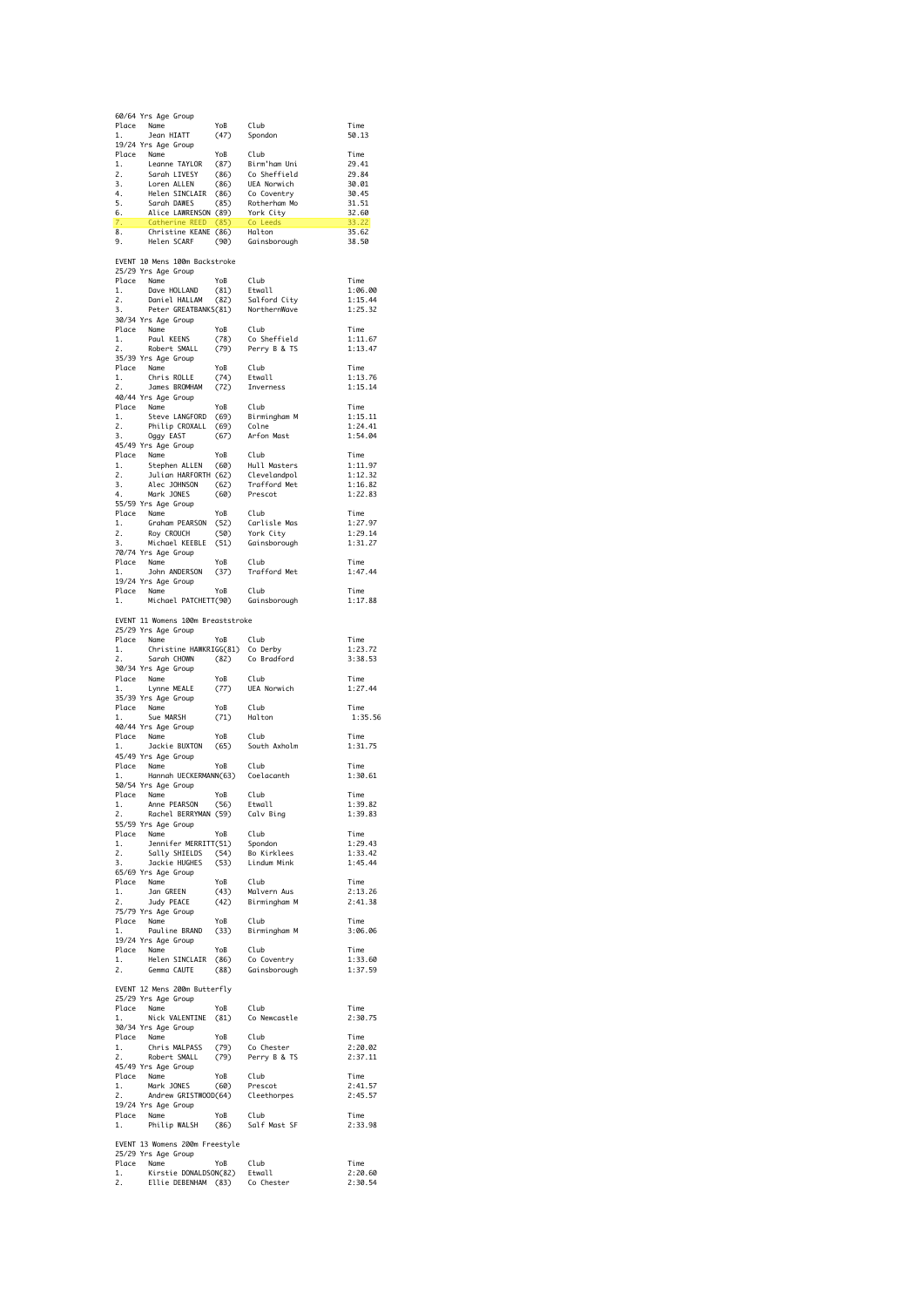| 3.                    | Natalie TAYLOR (82)                                                                                                                                                                                                                                                  |             | Sheffield C                            |    | 2:38.86            |
|-----------------------|----------------------------------------------------------------------------------------------------------------------------------------------------------------------------------------------------------------------------------------------------------------------|-------------|----------------------------------------|----|--------------------|
| 4.                    | Louisa WALLACE                                                                                                                                                                                                                                                       | (81)        | Kettering                              |    | 2:40.21            |
| 5.                    | Lorraine RIDDLE (84)                                                                                                                                                                                                                                                 |             | Billingham                             |    | 2:48.97            |
|                       | 35/39 Yrs Age Group                                                                                                                                                                                                                                                  |             | Club                                   |    |                    |
| 1.                    | Place Name<br>Nicola LATTY                                                                                                                                                                                                                                           | YoB<br>(71) | Oundle                                 |    | Time<br>2:21.01    |
| 2.                    | Karen DRIVER                                                                                                                                                                                                                                                         | (71)        | Colne                                  |    | 2:27.77            |
| 3.                    | Jo JOHNSON                                                                                                                                                                                                                                                           | (70)        | UEA Norwich                            |    | 2:39.82            |
| 4.                    | Diane ROCHFORD                                                                                                                                                                                                                                                       | (72)        | Trafford Met                           |    | 2:43.89            |
|                       | 40/44 Yrs Age Group                                                                                                                                                                                                                                                  |             |                                        |    |                    |
|                       | Place Name                                                                                                                                                                                                                                                           | YoB         | Club                                   |    | Time               |
| 1.                    | Sharon MCMINN                                                                                                                                                                                                                                                        | (68)        | Marple                                 |    | 2:32.96            |
| 2.                    | Sarah BRANDRICK (68)                                                                                                                                                                                                                                                 |             | Co Derby                               |    | 2:36.83            |
| 3.                    | Sandra SKELLERN (67)                                                                                                                                                                                                                                                 |             | Trafford Met                           |    | 2:39.57            |
| 4.                    | Jackie BUXTON                                                                                                                                                                                                                                                        | (65)        | South Axholm                           |    | 2:47.86            |
| 5.                    | Lynne DAWSON                                                                                                                                                                                                                                                         | (67)        | Chapeltown                             |    | 2:48.68            |
| 6.                    | Kathryn MASON                                                                                                                                                                                                                                                        | (69)        | Clissold                               |    | 3:00.79            |
| 7.                    | Lesley ANASTASIOU(65)                                                                                                                                                                                                                                                |             | UEA Norwich                            |    | 3:04.71            |
| 8.                    | Catherine STRAY (68)                                                                                                                                                                                                                                                 |             | Long Eaton                             |    | 3:06.00            |
| 9.                    | Helen PLATER                                                                                                                                                                                                                                                         | (67)        | South Axholm                           |    | 3:07.43            |
| 10.                   | Jenny BOOTH                                                                                                                                                                                                                                                          | (67)        | Cosacss                                |    | 3:51.81            |
|                       | 45/49 Yrs Age Group                                                                                                                                                                                                                                                  |             |                                        |    |                    |
| 1.                    | Place Name<br>Judy HATTLE                                                                                                                                                                                                                                            | YoB<br>(60) | Club<br>Carlisle Mas                   |    | Time<br>2:31.13    |
| 2.                    | Tamsin JAGGS                                                                                                                                                                                                                                                         | (60)        | Camden Swiss                           |    | 2:38.99            |
| 3.                    | Audrey WATSON                                                                                                                                                                                                                                                        | (63)        | Spondon                                |    | 3:00.71            |
| 4.                    | Shirley FAWKES                                                                                                                                                                                                                                                       | (60)        | Billingham                             |    | 3:17.18            |
| 5.                    | Jacqueline FARROW(64)                                                                                                                                                                                                                                                |             | Kettering                              |    | 3:58.98            |
|                       | 50/54 Yrs Age Group                                                                                                                                                                                                                                                  |             |                                        |    |                    |
|                       | Place Name                                                                                                                                                                                                                                                           | YoB         | Club                                   |    | Time               |
| 1.                    | Lesley ZIMMERMAN(58)                                                                                                                                                                                                                                                 |             | Hull Masters                           |    | 2:51.47            |
| 2.                    | Janet BRIGGS                                                                                                                                                                                                                                                         | (59)        | Etwall                                 |    | 3:10.64            |
| 3.                    | Anita RYDER                                                                                                                                                                                                                                                          | (56)        | Co Coventry                            |    | 3:24.32            |
| 4.                    | Susan WILSON                                                                                                                                                                                                                                                         | (58)        | Billingham                             |    | 3:29.46            |
| 5.                    | Christine MUSCROFT(56) Billingham                                                                                                                                                                                                                                    |             |                                        |    | 3:50.30            |
| 6.                    | Suzanne CLARKSON(55)                                                                                                                                                                                                                                                 |             | Hull Masters                           |    | 4:28.74            |
|                       | 55/59 Yrs Age Group                                                                                                                                                                                                                                                  |             |                                        |    |                    |
|                       | Place Name                                                                                                                                                                                                                                                           | YoB         | Club                                   |    | Time               |
| 1.                    | Lizzie SHAW                                                                                                                                                                                                                                                          | (50)        | York City                              |    | 3:16.32            |
|                       | 60/64 Yrs Age Group                                                                                                                                                                                                                                                  |             |                                        |    |                    |
|                       | Place Name                                                                                                                                                                                                                                                           | YoB         | Club                                   |    | Time               |
| 1.                    | Jean HIATT                                                                                                                                                                                                                                                           | (47)        | Spondon                                |    | 4:06.45            |
|                       | 65/69 Yrs Age Group                                                                                                                                                                                                                                                  |             |                                        |    |                    |
| Place                 | Name                                                                                                                                                                                                                                                                 | YoB         | Club                                   |    | Time               |
| 1.                    | Iris BELLIS                                                                                                                                                                                                                                                          | (43)        | South Beds                             |    | 3:40.99            |
|                       | 75/79 Yrs Age Group                                                                                                                                                                                                                                                  | YoB         |                                        |    | Time               |
|                       | Place Name<br>Pauline BRAND                                                                                                                                                                                                                                          | (33)        | Club<br>Birmingham M                   |    | 5:53.08            |
|                       | 19/24 Yrs Age Group                                                                                                                                                                                                                                                  |             |                                        |    |                    |
|                       | Place Name                                                                                                                                                                                                                                                           | YoB         | Club                                   |    | Time               |
| 1.                    | Loren ALLEN                                                                                                                                                                                                                                                          | (86)        | UEA Norwich                            |    | 2:22.95            |
| 2.                    | Christine KEANE (86)                                                                                                                                                                                                                                                 |             | Halton                                 |    | 3:00.40            |
|                       |                                                                                                                                                                                                                                                                      |             |                                        |    |                    |
|                       |                                                                                                                                                                                                                                                                      |             |                                        |    |                    |
|                       |                                                                                                                                                                                                                                                                      |             |                                        |    |                    |
|                       | EVENT 14 Mens 200m Individual Medley<br>25/29 Yrs Age Group                                                                                                                                                                                                          |             |                                        |    |                    |
|                       | Place Name                                                                                                                                                                                                                                                           | YoB         | Club                                   |    | Time               |
| 1.                    | Dave HOLLAND                                                                                                                                                                                                                                                         | (81)        | Etwall                                 |    | 2:24.80            |
| 2.                    | Peter GERMAIN                                                                                                                                                                                                                                                        | (82)        | Co Newcastle                           |    |                    |
| 3.                    | Matt BRENTLEY                                                                                                                                                                                                                                                        | (80)        | Calv Bing                              |    | 2:30.37<br>2:36.90 |
|                       | Daniel HALLAM                                                                                                                                                                                                                                                        | (82)        | Salford City                           | DQ | т-                 |
|                       | 30/34 Yrs Age Group                                                                                                                                                                                                                                                  |             |                                        |    |                    |
|                       | Place Name                                                                                                                                                                                                                                                           | YoB         | Club                                   |    | Time               |
| 1.                    | Steve LISTER                                                                                                                                                                                                                                                         | (75)        | York City                              |    | 2:37.84            |
| 2.                    | Robert SMALL                                                                                                                                                                                                                                                         | (79)        | Perry B & TS                           |    | 2:40.37            |
|                       | 35/39 Yrs Age Group                                                                                                                                                                                                                                                  |             |                                        |    |                    |
|                       | Place Name                                                                                                                                                                                                                                                           | YoB         | Club                                   |    | Time               |
| 1.                    | Kyran PARKER                                                                                                                                                                                                                                                         | (70)        | Co Leeds                               |    | 2:27.67            |
| 2.                    | Richard SYMONS                                                                                                                                                                                                                                                       | (74)        | Trafford Met                           |    | 2:31.60            |
| 3.                    | James BROMHAM                                                                                                                                                                                                                                                        | (72)        | Inverness                              |    | 2:41.44            |
| 4.                    | Nick RUSZ                                                                                                                                                                                                                                                            | (74)        | Griffins Enf                           |    | 2:51.32            |
|                       | 40/44 Yrs Age Group                                                                                                                                                                                                                                                  |             |                                        |    |                    |
| Place<br>.<br>1.      | Name                                                                                                                                                                                                                                                                 | YoB         | Club                                   |    | Time<br>2:28.36    |
| 2.                    |                                                                                                                                                                                                                                                                      |             |                                        |    | 2:33.89            |
|                       |                                                                                                                                                                                                                                                                      |             |                                        |    | 2:36.54            |
| $\frac{2}{3}$ .<br>4. |                                                                                                                                                                                                                                                                      |             |                                        |    | 2:44.58            |
| 5.                    |                                                                                                                                                                                                                                                                      |             |                                        |    | 2:56.43            |
| 6.                    |                                                                                                                                                                                                                                                                      |             |                                        |    | 3:27.25            |
| 7.                    |                                                                                                                                                                                                                                                                      |             |                                        |    | 3:33.82            |
|                       | Name<br>Neephen HARDING (69) Trafford Met<br>Gerard O'ROURKE (65) Co Newcastle<br>Andrew CARR (66) Cleethorpes<br>Andrew CARR (66) Cleethorpes<br>Matthew JAMES (66) Cleethorpes<br>Magy EAST<br>Keith SPENCE (66) South Beds<br>Xeith SPENCE<br>45/49 Yrs Age Group |             |                                        |    |                    |
|                       | Place Name                                                                                                                                                                                                                                                           |             |                                        |    | Time               |
| 1.                    |                                                                                                                                                                                                                                                                      |             |                                        |    | 2:31.65            |
| 2.                    |                                                                                                                                                                                                                                                                      |             |                                        |    | 2:41.25            |
| 3.                    | ma<br>Nigel ALI                                                                                                                                                                                                                                                      |             |                                        |    | 2:41.71            |
|                       | 50/54 Yrs Age Group                                                                                                                                                                                                                                                  |             |                                        |    |                    |
| Place                 | Name                                                                                                                                                                                                                                                                 | YoB         | Club                                   |    | Time               |
|                       | Guy FAWKES                                                                                                                                                                                                                                                           | (59)        | Billingham DQ                          |    | SL-                |
|                       | 60/64 Yrs Age Group                                                                                                                                                                                                                                                  |             |                                        |    |                    |
|                       | Place Name                                                                                                                                                                                                                                                           | YoB         | Club                                   |    | Time               |
|                       | Jim CORBETT                                                                                                                                                                                                                                                          | (49)        | BelperMarlin                           |    | 3:09.10            |
|                       | 65/69 Yrs Age Group                                                                                                                                                                                                                                                  |             |                                        |    |                    |
|                       | Place Name                                                                                                                                                                                                                                                           | YoB         | Club                                   |    | Time               |
| 1.                    | Keith INGRAM                                                                                                                                                                                                                                                         |             |                                        |    | 3:13.54            |
| 2.                    | Peter INGHAM                                                                                                                                                                                                                                                         |             | (40) Birmingham M<br>(44) Rotherham Mo |    | 3:56.61            |
|                       | 70/74 Yrs Age Group                                                                                                                                                                                                                                                  | YoB         | Club                                   |    | Time               |
| 1.                    | Place Name                                                                                                                                                                                                                                                           |             | Co Chester                             |    | 3:18.78            |
|                       | Thomas WALKER                                                                                                                                                                                                                                                        |             | Halifax                                |    | 3:46.73            |
|                       |                                                                                                                                                                                                                                                                      |             | Trafford Met                           |    | 4:10.26            |
| 1.<br>$\frac{2}{\pi}$ | Thomas WALKER (35)<br>Bill MOORE (37)<br>John ANDERSON (37)<br>19/24 Yrs Age Group                                                                                                                                                                                   |             |                                        |    |                    |
|                       |                                                                                                                                                                                                                                                                      | YoB         | Club                                   |    | Time               |
|                       | Place Name                                                                                                                                                                                                                                                           |             |                                        |    | 2:13.65            |
|                       |                                                                                                                                                                                                                                                                      |             |                                        |    | 2:27.14            |
|                       | 1. Simon REX (89) Bath Univ<br>2. Dan PEPPER (89) Stockport Mo<br>3. Martin BROOKS (85) Stockport Mo<br>4. Michael PATCHETT(90) Gainsborough                                                                                                                         |             |                                        |    | 2:27.51<br>3:01.96 |

MASTERS MEET 2009 Under ASA Laws & ASA Technical Rules of Swimming Session - 2 at Ponds Forge, Sheffield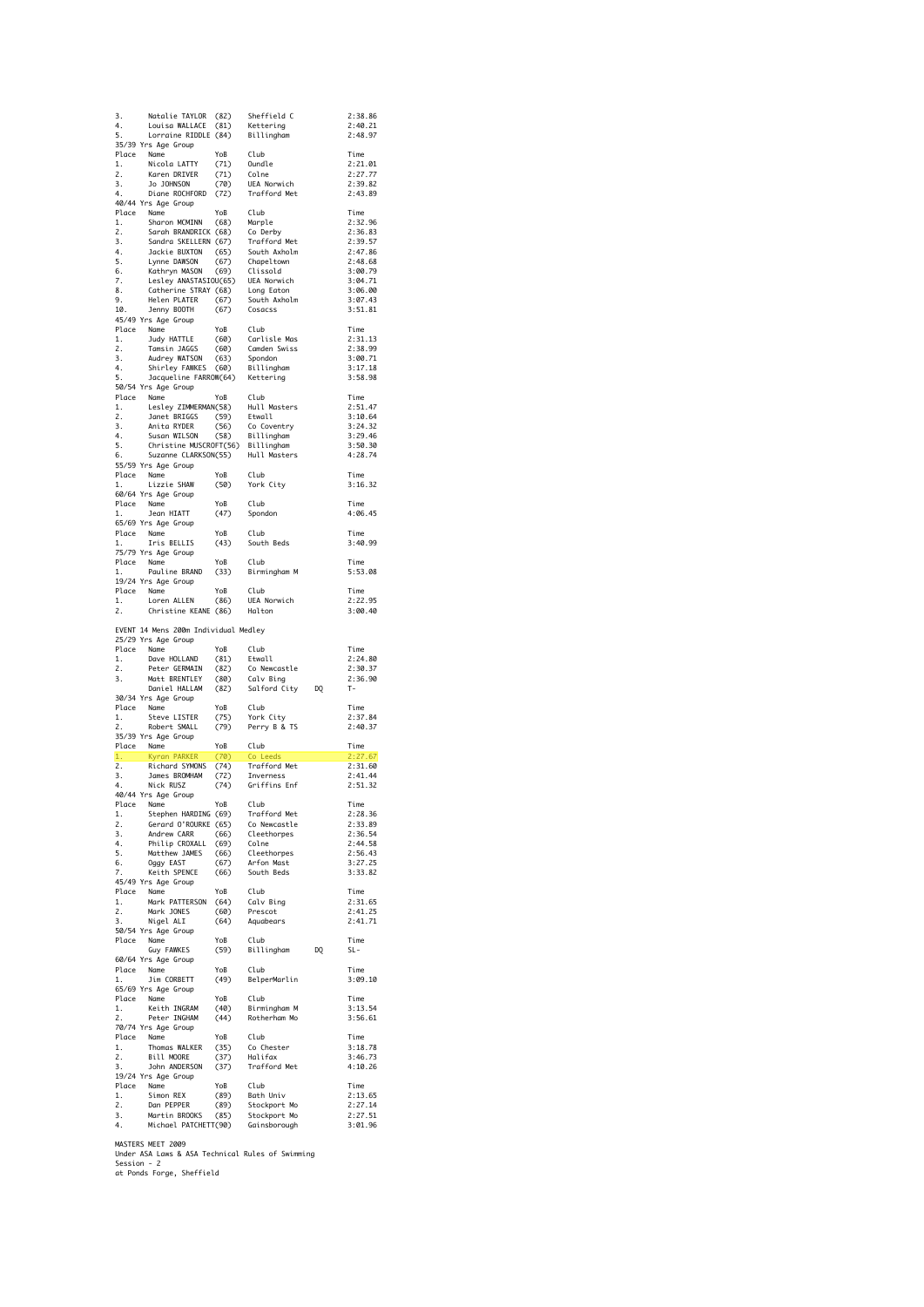|                          |                                                                                                                                                                                                                                                                              | EVENT 15 Mens/Womens 400m Freestyle |                             |                    |
|--------------------------|------------------------------------------------------------------------------------------------------------------------------------------------------------------------------------------------------------------------------------------------------------------------------|-------------------------------------|-----------------------------|--------------------|
|                          | MENS 25/29 Yrs Age Group<br>Place Name<br>1. Dave HOLLAND                                                                                                                                                                                                                    | YoB                                 | Club                        | Time               |
| 2.                       |                                                                                                                                                                                                                                                                              | (81)                                | Etwall                      | 4:32.72<br>4:45.75 |
| 3.                       | Gavin VAUGHAN (81) Lincoln Vulc<br>Nick VALENTINE (81) Co Newcastle<br>Gregan CLARKSON (82) Hull Masters<br>Daniel HALLAM (82) Salford City                                                                                                                                  |                                     |                             | 4:46.53            |
| $\frac{4}{5}$<br>5.      |                                                                                                                                                                                                                                                                              |                                     |                             | 4:54.52<br>5:06.05 |
|                          | MENS 30/34 Yrs Age Group                                                                                                                                                                                                                                                     |                                     |                             |                    |
| Place Name<br>1.         |                                                                                                                                                                                                                                                                              |                                     |                             | Time<br>4:36.95    |
| 2.                       | Paul SMITH                                                                                                                                                                                                                                                                   |                                     |                             | 4:51.95            |
|                          | MENS 35/39 Yrs Age Group                                                                                                                                                                                                                                                     |                                     |                             | Time               |
|                          | Place Name YoB Club<br>1. Richard SYMONS (74) Trafford Met<br>2. James BROMHAM (72) Inverness                                                                                                                                                                                |                                     |                             | 4:49.65            |
|                          | MENS 40/44 Yrs Age Group                                                                                                                                                                                                                                                     |                                     |                             | 5:01.06            |
|                          | Conce name YoB Club<br>1. Dave BAILEY (69) Colerby<br>2. Ian HARDY (69) Nottmleander<br>3. Matthew GOMEZ (66) Colerbreander<br>4. Stephen HARDING (69) Trafford Met<br>5. Philip CROXALL (69) Colne<br>6. Steve LANGFORD (69) Binnisch                                       |                                     |                             | Time<br>4:48.15    |
|                          |                                                                                                                                                                                                                                                                              |                                     |                             | 4:56.61            |
|                          |                                                                                                                                                                                                                                                                              |                                     |                             | 4:59.05            |
|                          |                                                                                                                                                                                                                                                                              |                                     |                             | 4:59.74<br>5:09.40 |
|                          |                                                                                                                                                                                                                                                                              |                                     |                             | 5:27.17            |
|                          | 7. David MASSEY (67)<br>8. Alan MEARS (68)                                                                                                                                                                                                                                   | (68)                                | Stalybridge<br>Inverclyde M | 5:27.89<br>5:43.92 |
|                          | MENS 45/49 Yrs Age Group                                                                                                                                                                                                                                                     |                                     |                             |                    |
|                          | Place Name<br>1. Mark JONES                                                                                                                                                                                                                                                  | YoB<br>(60)                         | Club<br>Prescot             | Time<br>4:49.63    |
| 1.<br>2.<br>3.           | Andrew GRISTWOOD(64)                                                                                                                                                                                                                                                         |                                     | Cleethorpes                 | 4:54.45            |
| 3.                       | Michael WATSON (60)<br>MENS 50/54 Yrs Age Group                                                                                                                                                                                                                              |                                     | Clevelandpol                | 5:03.54            |
| Place Name               |                                                                                                                                                                                                                                                                              | YoB                                 | Club                        | Time               |
| 1.                       | Guy FAWKES<br>MENS 55/59 Yrs Age Group                                                                                                                                                                                                                                       | (59)                                | Billingham                  | 5:33.89            |
| Place Name               |                                                                                                                                                                                                                                                                              | YoB                                 | Club                        | Time               |
| 1.                       |                                                                                                                                                                                                                                                                              |                                     | Birmingham M                | 5:12.45            |
|                          | Name<br>Trevor CLARK (54) Birmingham M<br>Peter RANK (52) Co Cambridge<br>Malcolm STRAY (52) Long Eaton<br>2. Peter RANK (52)<br>3. Malcolm STRAY (52)                                                                                                                       |                                     |                             | 6:21.85<br>9:00.07 |
|                          | MENS 65/69 Yrs Age Group                                                                                                                                                                                                                                                     |                                     |                             |                    |
| Place Name<br>1.         | Peter INGHAM (44)                                                                                                                                                                                                                                                            | YoB                                 | Club<br>Rotherham Mo        | Time<br>7:30.29    |
|                          | MENS 70/74 Yrs Age Group                                                                                                                                                                                                                                                     |                                     |                             |                    |
| Place Name               | Mick MARSHALL                                                                                                                                                                                                                                                                | YoB<br>(39)                         | Club<br>Birmingham M        | Time<br>5:50.83    |
| $\frac{1}{2}$ .          | John ANDERSON                                                                                                                                                                                                                                                                | (37)                                | Trafford Met                | 8:09.77            |
|                          | WOMENS 25/29 Yrs Age Group                                                                                                                                                                                                                                                   |                                     | Club                        | Time               |
|                          | Place Name YoB<br>1. Kirstie DONALDSON(82)                                                                                                                                                                                                                                   |                                     | Etwall                      | 5:09.92            |
| 2.<br>3.                 | Ellie DEBENHAM (83)<br>Ellie DEBENHAM (83) Co Chester<br>Lorraine RIDDLE (84) Billingham                                                                                                                                                                                     |                                     |                             | 5:15.78<br>5:53.79 |
|                          | WOMENS 30/34 Yrs Age Group                                                                                                                                                                                                                                                   |                                     |                             |                    |
| Place Name<br>1.         | Laura MCCAUGHEY (75)                                                                                                                                                                                                                                                         | YoB                                 | Club                        | Time               |
|                          | WOMENS 35/39 Yrs Age Group                                                                                                                                                                                                                                                   |                                     | Birmingham M                | 5:42.86            |
| Place Name               |                                                                                                                                                                                                                                                                              | YoB                                 | Club                        | Time               |
| 1.                       | <br>Karen DRIVER (71)<br>Jo JOHNSON (70)                                                                                                                                                                                                                                     |                                     | Colne<br>UEA Norwich        | 5:07.86<br>5:35.91 |
| $\frac{2}{3}$<br>3.      | Giovanna BERTOLDI(70)                                                                                                                                                                                                                                                        |                                     | UEA Norwich                 | 5:39.02            |
|                          | WOMENS 40/44 Yrs Age Group                                                                                                                                                                                                                                                   |                                     | Club                        | Time               |
|                          | Place Name<br>1. Sarah BRANDRICK (68)                                                                                                                                                                                                                                        |                                     |                             | 5:30.10            |
|                          |                                                                                                                                                                                                                                                                              |                                     |                             | 5:37.58            |
|                          |                                                                                                                                                                                                                                                                              |                                     |                             |                    |
|                          |                                                                                                                                                                                                                                                                              |                                     |                             | 5:40.09<br>6:25.70 |
|                          |                                                                                                                                                                                                                                                                              |                                     |                             | 6:31.43            |
|                          |                                                                                                                                                                                                                                                                              |                                     |                             | 6:32.05<br>7:57.67 |
|                          | These Condensity Condensity Condensity Condensity Condensity Condensity Condensity Condensity Condensity Condensity Condensity Condensity Condensity Condensity Condensity Condensity Condensity Condensity Condensity Condens<br>WOMENS 45/49 Yrs Age Group                 |                                     |                             |                    |
|                          |                                                                                                                                                                                                                                                                              |                                     | Club<br>Coelacanth          | Time<br>5:35.13    |
| $\overline{\phantom{a}}$ | Place Name YoB<br>1. Hannah UECKERMANN(63)<br>Tamsin JAGGS (60)                                                                                                                                                                                                              |                                     | Camden Swiss                | 5:42.93            |
| 3.                       | cambin JAGGS (כסיסת Cambin Shirley FAWKES (60) Billingham                                                                                                                                                                                                                    |                                     |                             | 6:45.79            |
| 4.                       | Diane CLARKE (64)<br>WOMENS 50/54 Yrs Age Group                                                                                                                                                                                                                              |                                     | Marple                      | 7:05.48            |
|                          |                                                                                                                                                                                                                                                                              |                                     |                             | Time               |
|                          |                                                                                                                                                                                                                                                                              |                                     |                             | 5:23.56<br>5:49.15 |
|                          |                                                                                                                                                                                                                                                                              |                                     |                             | 6:48.62<br>7:09.43 |
|                          |                                                                                                                                                                                                                                                                              |                                     |                             | 7:17.74            |
|                          | Where Nome<br>Place Name<br>2. Ruth LOWE (57) Etwall<br>3. Ruth LOWE (57) Etwall<br>3. Britta SOERENSEN(59) Lyngby<br>4. Anita RYDER (56) Co Coventry<br>5. Susan WILSON (58) Billingham<br>2. Susan WILSON (58) Billingham<br>2. Susan WILSON<br>WOMENS 55/59 Yrs Age Group |                                     |                             |                    |
|                          |                                                                                                                                                                                                                                                                              |                                     |                             | Time<br>5:22.88    |
|                          |                                                                                                                                                                                                                                                                              |                                     |                             | 6:10.71            |
|                          | Place Name<br>1. Anne BOURNE (54) Camphill Ed<br>2. Christine AYERS (53) South Beds<br>3. Lizzie SHAN (50) York City<br>1. Carl Vie Anne Campan<br>WOMENS 60/64 Yrs Age Group                                                                                                |                                     |                             | 6:57.32            |
|                          |                                                                                                                                                                                                                                                                              |                                     | Club                        | Time               |
| Place Name<br>1. Jean    | Jean HIATT<br>WOMENS 65/69 Yrs Age Group                                                                                                                                                                                                                                     | oup<br>YoB<br>(47)                  | Spondon                     | 8:28.12            |
| Place Name               |                                                                                                                                                                                                                                                                              |                                     | Club                        | Time               |
| 1.                       | Iris BELLIS<br>TE<br>WOMENS 75/79 Yrs Age Group                                                                                                                                                                                                                              | $YoB$<br>(43)                       | South Beds                  | 7:44.67            |
|                          |                                                                                                                                                                                                                                                                              | $Y \circ B$                         | Club                        | Time               |
|                          | Place Name<br>1. Pauline BRAND                                                                                                                                                                                                                                               | (33)                                | Birmingham M                | 11:46.11           |
|                          | WOMENS 19/24 Yrs Age Group                                                                                                                                                                                                                                                   | оB                                  | Club                        | Time               |
|                          | Place Name<br>1. Catherine REED                                                                                                                                                                                                                                              |                                     | Co Leeds                    | 5:45.67<br>6:09.83 |
|                          | 1. Catherine REED (85) to Let.<br>2. Christine KEANE (86) Halton                                                                                                                                                                                                             |                                     |                             |                    |
|                          | EVENT 16 Womens 50m Backstroke                                                                                                                                                                                                                                               |                                     |                             |                    |
| Place Name               | 25/29 Yrs Age Group                                                                                                                                                                                                                                                          | YoB                                 | Club                        | Time               |
|                          |                                                                                                                                                                                                                                                                              |                                     | Trafford Met                | 32.36<br>37.13     |
|                          | Prace Numer<br>1. Lucy LLOYD-ROACH(83) Trafford M<br>2. Louisa WALLACE (81) Kettering<br>3. Christine HAWKRIGG(81) Co Derby                                                                                                                                                  |                                     |                             | 41.90              |
| 4.<br>5.                 |                                                                                                                                                                                                                                                                              |                                     |                             | 43.93              |
|                          | Sarah HETHERINGTON(83) Co Newcastle<br>Sarah CHOWN (82) Co Bradford<br>Sarah CHOWN<br>30/34 Yrs Age Group                                                                                                                                                                    |                                     |                             | 1:35.71            |
| Place Name<br>1.         | Name YoB Club<br>Joanne BLACKWELL(79) Co Derby                                                                                                                                                                                                                               |                                     |                             | Time<br>46.14      |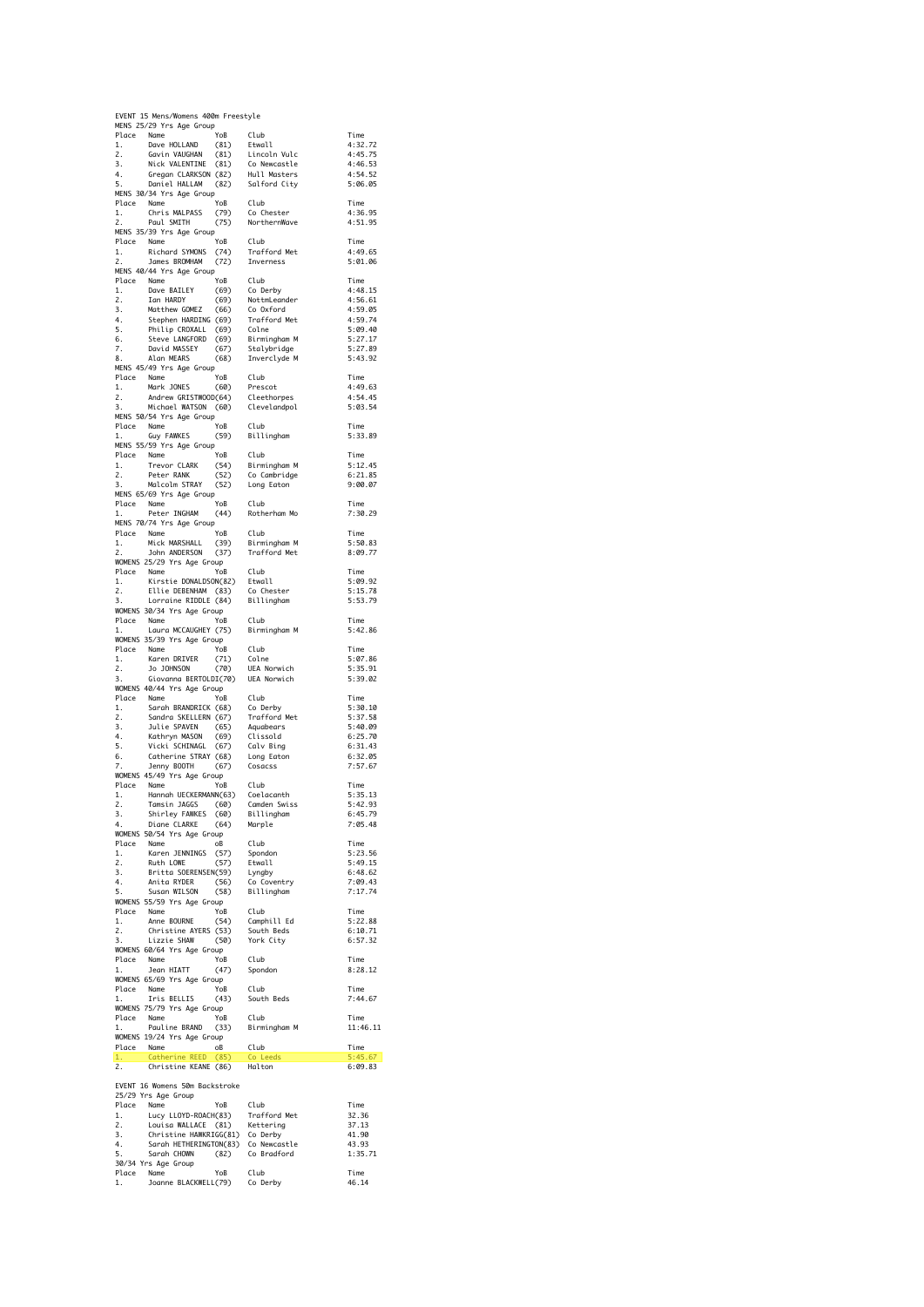|                      | 40/44 Yrs Age Group                                                                                                                                                                                                        |                                                     |                                                  |                    |
|----------------------|----------------------------------------------------------------------------------------------------------------------------------------------------------------------------------------------------------------------------|-----------------------------------------------------|--------------------------------------------------|--------------------|
| 1.                   | Place Name<br>Jackie BUXTON                                                                                                                                                                                                | YoB<br>(65)                                         | Club<br>South Axholm                             | Time<br>38.97      |
| 2.                   | Lynne DAWSON                                                                                                                                                                                                               | (67)                                                | Chapeltown                                       | 39.95              |
| 3.                   | Helen PLATER                                                                                                                                                                                                               | (67)                                                | South Axholm                                     | 42.66              |
| 4.<br>5.             | Lesley ANASTASIOU(65)<br>Marnie FEDOROWYCZ(68)                                                                                                                                                                             |                                                     | UEA Norwich                                      | 45.11              |
|                      | 45/49 Yrs Age Group                                                                                                                                                                                                        |                                                     | Kettering                                        | 53.36              |
|                      | Place Name                                                                                                                                                                                                                 | YoB                                                 | Club                                             | Time               |
| 1.                   | Berenice WILSON (60) Spondon<br>Caroline IRVINE (63) Bo Kirklees                                                                                                                                                           |                                                     |                                                  | 37.49              |
| 2.                   | 50/54 Yrs Age Group                                                                                                                                                                                                        |                                                     |                                                  | 38.47              |
|                      | Place Name                                                                                                                                                                                                                 | YoB                                                 | Club                                             | Time               |
| 1.                   | Susan WILSON                                                                                                                                                                                                               | (58)                                                | Billingham<br>Billingham                         | 45.10              |
| 2.<br>3.             | Lynn SHEPHERD<br>Suzanne CLARKSON(55)                                                                                                                                                                                      | (59)                                                | Hull Masters                                     | 1:10.21<br>1:18.88 |
|                      | 55/59 Yrs Age Group                                                                                                                                                                                                        |                                                     |                                                  |                    |
|                      | Place Name                                                                                                                                                                                                                 | YoB                                                 | Club                                             | Time               |
| 1.                   | Lizzie SHAW                                                                                                                                                                                                                | (50)                                                | York City                                        | 47.85              |
|                      | 65/69 Yrs Age Group<br>Place Name                                                                                                                                                                                          | YoB                                                 | Club                                             | Time               |
| 1.                   | Jan GREEN                                                                                                                                                                                                                  | (43)                                                | Malvern Aus                                      | 58.62              |
|                      | 75/79 Yrs Age Group                                                                                                                                                                                                        |                                                     |                                                  |                    |
|                      | Place Name                                                                                                                                                                                                                 | YoB                                                 | Club                                             | Time               |
| 1.                   | Pauline BRAND<br>19/24 Yrs Age Group                                                                                                                                                                                       | (33)                                                | Birmingham M                                     | 1:21.15            |
|                      |                                                                                                                                                                                                                            | YoB                                                 | Club                                             | Time               |
|                      |                                                                                                                                                                                                                            | (87)                                                | Birm'ham Uni                                     | 32.91              |
|                      | Place Name<br>1. Leanne TAYLOR<br>2. Helen SINCLAIR<br>3. German CAUTE                                                                                                                                                     | (86)<br>(86)<br>(88)                                | Co Coventry                                      | 37.43<br>39.01     |
| 4.                   | Catherine REED (85)                                                                                                                                                                                                        |                                                     | Gainsborough<br>Co Leeds                         | 43.45              |
|                      |                                                                                                                                                                                                                            |                                                     |                                                  |                    |
|                      | EVENT 17 Mens 50m Breaststroke                                                                                                                                                                                             |                                                     |                                                  |                    |
|                      | 25/29 Yrs Age Group                                                                                                                                                                                                        | YoB                                                 | Club                                             | Time               |
| 1.                   | Place Name<br>Peter GERMAIN                                                                                                                                                                                                |                                                     | Co Newcastle                                     | 34.38              |
| 2.                   | Matt BRENTLEY                                                                                                                                                                                                              |                                                     |                                                  | 34.46              |
| 3.                   | Richard MILLER                                                                                                                                                                                                             |                                                     | (82) Co Newcast<br>(80) Calv Bing<br>(80) Etwall | 39.93              |
|                      | 30/34 Yrs Age Group                                                                                                                                                                                                        |                                                     |                                                  | Time               |
| 1.                   | Place Name<br>Marc BEST                                                                                                                                                                                                    |                                                     | YoB Club<br>(78) Stockton                        | 32.77              |
| 2.                   | Richard DELLAR-SHERMAN(79)Falcon Nttm                                                                                                                                                                                      |                                                     |                                                  | 33.17              |
| $\frac{3}{4}$ .      | Robert SMALL (79) Perry B & TS<br>Jonathan LEECH (76) Co Sheffield                                                                                                                                                         |                                                     |                                                  | 33.46              |
| 4.                   | Jonathan LEECH (76)<br>35/39 Yrs Age Group                                                                                                                                                                                 |                                                     | Co Sheffield                                     | 36.36              |
|                      | Place Name                                                                                                                                                                                                                 | YoB                                                 | Club                                             | Time               |
|                      |                                                                                                                                                                                                                            |                                                     | (74) Etwall<br>(72) Co Sheffield                 | 33.32              |
|                      | 1. Chris ROLLE<br>2. Paul BUTLER<br>3. Kyran PARKER                                                                                                                                                                        |                                                     |                                                  | 34.23              |
| 4.                   | Greg BANHAM                                                                                                                                                                                                                | (74)                                                | $(70)$ Co Leeds                                  | 34.36<br>34.91     |
| 5.                   | Graham WALTON                                                                                                                                                                                                              | (73)                                                | Co Chester<br>Consett<br>Consett                 | 37.19              |
| 6.                   | Mark KENDALL                                                                                                                                                                                                               | (70)                                                | Co Derby                                         | 37.34              |
| 7.                   | Paul INGLE                                                                                                                                                                                                                 | (71)                                                | Etwall                                           | 38.73              |
|                      | 40/44 Yrs Age Group<br>Place Name                                                                                                                                                                                          | YoB                                                 | Club                                             | Time               |
| 1.                   |                                                                                                                                                                                                                            |                                                     |                                                  |                    |
|                      |                                                                                                                                                                                                                            |                                                     |                                                  | 33.96              |
| 2.                   |                                                                                                                                                                                                                            |                                                     |                                                  | 35.15              |
|                      | ALL HAMME<br>Richard SLATER (66) Pioneer 79<br>David MASSEY (67) Stalybridge<br>Ton MADRIC (67) Stalybridge<br>3. Ian HARRIS                                                                                               |                                                     | (66) Wetherby                                    | 35.25              |
|                      |                                                                                                                                                                                                                            |                                                     |                                                  | 35.94<br>37.61     |
|                      |                                                                                                                                                                                                                            |                                                     |                                                  | 38.08              |
|                      |                                                                                                                                                                                                                            |                                                     |                                                  | 38.31              |
|                      |                                                                                                                                                                                                                            |                                                     |                                                  | 38.91              |
| 9.                   | 4. Gary VICKERS (68) Etwall<br>5. Robert ISHERWOOD(66) Lincoln Vulc<br>6. Philip CROXALL (69) Colne<br>7. Steve GODDALL (65) Rykneld<br>8. David PASS (66) Rykneld<br>9. Keith SPENCE (66) South Beds<br>Keith SPENCE      | (66)                                                | South Beds<br>Arfon Mast                         | 41.83<br>49.60     |
|                      | 10. Oggy EAST<br>45/49 Yrs Age Group                                                                                                                                                                                       | (67)                                                |                                                  |                    |
|                      | Place Name                                                                                                                                                                                                                 | YoB                                                 | Club                                             | Time               |
| 1.                   | Mark JONES                                                                                                                                                                                                                 | (60)                                                | Prescot                                          | 38.83              |
| 2.<br>3.             | David SULLIVAN (62)<br>Michael PEPPER (64)                                                                                                                                                                                 |                                                     | Thorne<br>Rotherham Mo                           | 39.89<br>40.77     |
| 4.                   | Douglas EKE                                                                                                                                                                                                                | (63)                                                | Lincoln Vulc                                     | 44.34              |
| 5.                   | Howard FARROW                                                                                                                                                                                                              | (63)                                                | Kettering                                        | 49.48              |
|                      | 50/54 Yrs Age Group                                                                                                                                                                                                        |                                                     |                                                  | Time               |
|                      |                                                                                                                                                                                                                            | YoB                                                 | Club                                             | 37.32              |
| $\frac{1}{1}$<br>2.  | Place Name<br>1. Rob STEEL<br>Michael DAWES                                                                                                                                                                                |                                                     |                                                  | 39.04              |
| 3.                   |                                                                                                                                                                                                                            |                                                     |                                                  | 39.11<br>39.40     |
| 4.<br>5.             |                                                                                                                                                                                                                            |                                                     |                                                  | 40.38              |
|                      | Now ETEL C57) Nothingham<br>Michael DAWES (59) Rotherham Mo<br>Paul HARRISSON (59) RichmondDale<br>Edwin LACE (58) NorthernWave<br>Jim HUNT (58) NorthernWave<br>Jim HUNT (58) Birmingham M<br>David CLARKE (58) Marple DQ |                                                     | $FL-$                                            |                    |
|                      | 55/59 Yrs Age Group                                                                                                                                                                                                        |                                                     |                                                  |                    |
|                      | Place Name                                                                                                                                                                                                                 | YoB                                                 | Club<br>Carlisle Mas                             | Time<br>36.43      |
| $\frac{1}{2}$<br>2.  |                                                                                                                                                                                                                            |                                                     |                                                  | 38.46              |
|                      | 60/64 Yrs Age Group                                                                                                                                                                                                        |                                                     |                                                  |                    |
|                      | Place Name                                                                                                                                                                                                                 |                                                     |                                                  | Time               |
| 1.<br>2.             |                                                                                                                                                                                                                            |                                                     |                                                  | 38.86<br>40.86     |
| 3.                   |                                                                                                                                                                                                                            |                                                     |                                                  | 41.61              |
|                      | Nume YoB Club<br>Thomas KELLEHER (49) Howe Br'ge M<br>Godfrey GREEN (49) Co Lincoln P<br>Keith CUNNINGHAM(48) Consett<br>Sage Group<br>65/69 Yrs Age Group                                                                 |                                                     |                                                  |                    |
|                      |                                                                                                                                                                                                                            |                                                     |                                                  | Time<br>39.96      |
|                      |                                                                                                                                                                                                                            |                                                     |                                                  | 40.34              |
|                      |                                                                                                                                                                                                                            |                                                     |                                                  | 57.56              |
|                      | ream Indiana Mobil Club<br>1. Keith INGRAM (40) Birmingham M<br>2. Neil MACKINNON (41) Trafford Met<br>3. Roger HARRISON (44) Trafford Met<br>70/74 Yrs Age Groun                                                          | YoB                                                 | Club                                             | Time               |
| 1.                   | Place Name<br>Thomas WALKER                                                                                                                                                                                                |                                                     | Co Chester                                       | 41.09              |
| 2.                   | Bill MOORE                                                                                                                                                                                                                 | $(35)$<br>$(37)$                                    | Halifax                                          | 42.26              |
|                      | 19/24 Yrs Age Group                                                                                                                                                                                                        |                                                     |                                                  |                    |
| 1.                   | Place Name                                                                                                                                                                                                                 | YoB                                                 | Club<br>Downham&Dist                             | Time<br>31.21      |
|                      | Ben MARSTERS<br>Dan PEPPER                                                                                                                                                                                                 |                                                     | Stockport Mo                                     | 33.13              |
| $\mathbf{2}$ .<br>3. | Joshua JONES                                                                                                                                                                                                               | $\begin{array}{c} (86) \\ (89) \\ (89) \end{array}$ | Gainsborough                                     | 43.92              |
|                      |                                                                                                                                                                                                                            |                                                     |                                                  |                    |
|                      | EVENT 18 Womens 100m Butterfly<br>35/39 Yrs Age Group                                                                                                                                                                      |                                                     |                                                  |                    |
|                      | Place Name                                                                                                                                                                                                                 | YoB                                                 | Club                                             | Time               |
| 1.                   | Nicola LATTY                                                                                                                                                                                                               | (71)                                                | Oundle                                           | 1:11.83            |
|                      | 40/44 Yrs Age Group                                                                                                                                                                                                        |                                                     |                                                  | Time               |
| 1.                   | Place Name<br>Name YoB Club<br>Sharon MCMINN (68) Marple                                                                                                                                                                   |                                                     | Club                                             | 1:18.45            |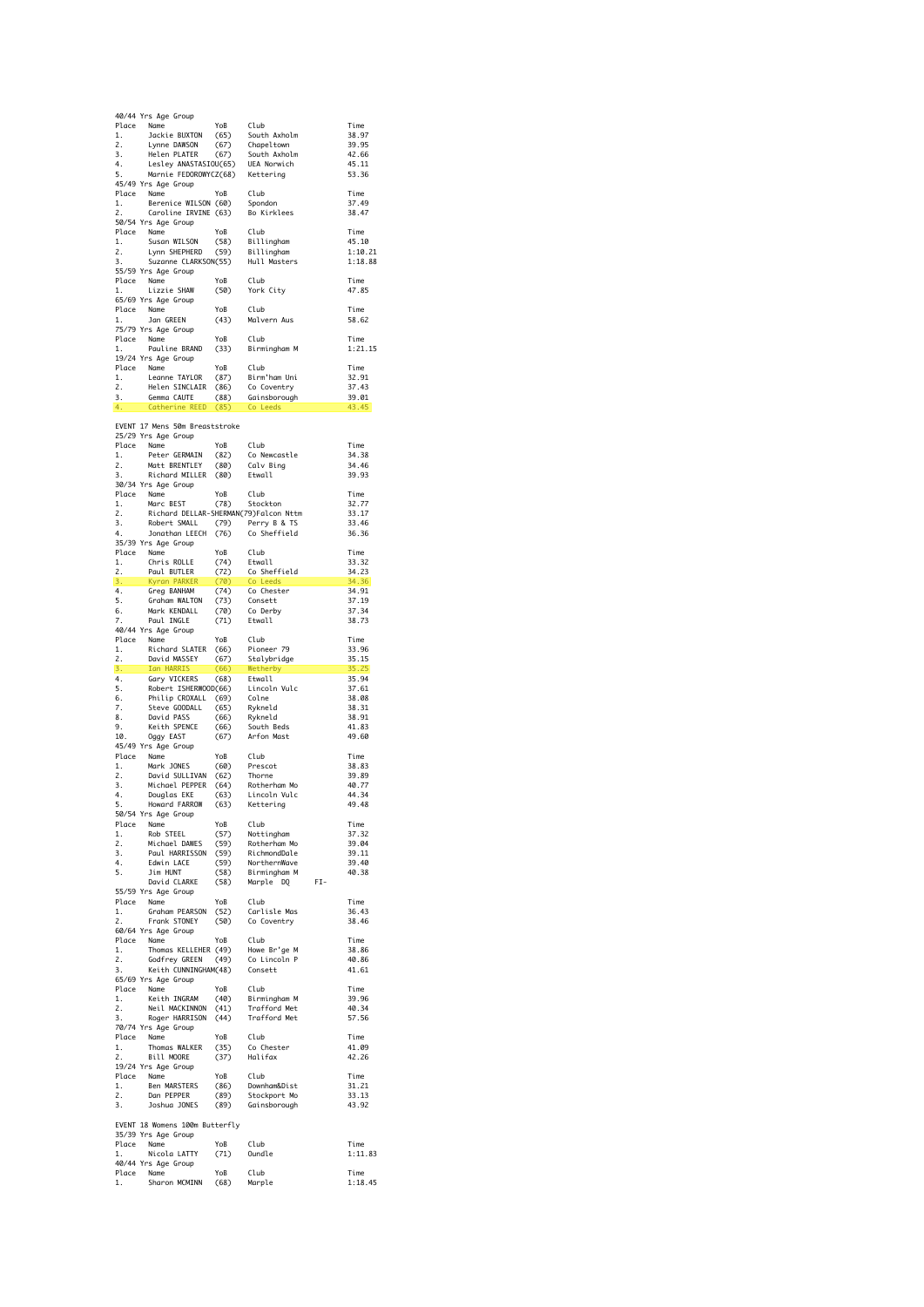| 2.<br>3.         | Jackie BUXTON<br>Kathryn MASON<br>45/49 Yrs Age Group                                                                                                                      | (65)<br>(69) | South Axholm<br>Clissold            |            | 1:28.14<br>1:38.57         |
|------------------|----------------------------------------------------------------------------------------------------------------------------------------------------------------------------|--------------|-------------------------------------|------------|----------------------------|
| 1.<br>2.         | Place Name<br>Anne MORRISEY<br>Jacqueline FARROW(64) Kettering                                                                                                             | YoB<br>(60)  | Club<br>Phoenix M                   |            | Time<br>1:39.92<br>2:08.39 |
|                  | Judy HATTLE<br>19/24 Yrs Age Group                                                                                                                                         | (60)         | Carlisle Mas                        | <b>DNC</b> |                            |
| Place<br>1.      | Name<br>Loren ALLEN                                                                                                                                                        | YoB<br>(86)  | Club<br>UEA Norwich                 |            | Time<br>1:15.58            |
| 2.               | Louise RICE                                                                                                                                                                | (90)         | UEA Norwich                         |            | 1:15.72                    |
|                  | EVENT 19 Mens 100m Freestyle<br>25/29 Yrs Age Group                                                                                                                        |              |                                     |            |                            |
| Place<br>1.      | Name<br>Dave HOLLAND                                                                                                                                                       | YoB<br>(81)  | Club<br>Etwall                      |            | Time<br>57.90              |
| 2.               | Peter GERMAIN                                                                                                                                                              | (82)         | Co Newcastle                        |            | 59.15                      |
| 3.<br>4.         | Gavin VAUGHAN<br>Gregan CLARKSON (82)                                                                                                                                      | (81)         | Lincoln Vulc<br>Hull Masters        |            | 59.16<br>1:01.14           |
| 5.               | Matt BRENTLEY                                                                                                                                                              | (80)         | Calv Bing                           |            | 1:01.54                    |
| 6.<br>7.         | Daniel HALLAM<br>Luke SWAIN                                                                                                                                                | (82)<br>(83) | Salford City<br>Birmingham M        |            | 1:01.62<br>1:02.78         |
| 8.               | Richard MILLER                                                                                                                                                             | (80)         | Etwall                              |            | 1:12.42                    |
|                  | 30/34 Yrs Age Group                                                                                                                                                        | YoB          | Club                                |            | Time                       |
| 1.               | Place Name<br>1. Edward CLAYTON                                                                                                                                            | (76)         | G B Police                          |            | 54.50                      |
| 2.<br>3.         | Michael STIRZAKER(79) Bromsgrove<br>Robert SMALL                                                                                                                           | (79)         | Perry B & TS                        |            | 56.58<br>59.03             |
| 4.               | Paul KEENS                                                                                                                                                                 | (78)         | Co Sheffield                        |            | 1:00.04                    |
| 5.<br>6.         | Steve LISTER<br>Paul WAINWRIGHT (78)                                                                                                                                       | (75)         | York City<br>York City              |            | 1:01.47<br>1:01.77         |
| 7.               | Neil BARNES                                                                                                                                                                | (79)         | Halton                              |            | 1:01.98                    |
|                  | 35/39 Yrs Age Group<br>Place Name                                                                                                                                          | YoB          | Club                                |            | Time                       |
| 1.               | Richard SYMONS                                                                                                                                                             | (74)         | Trafford Met                        |            | 59.88                      |
| 2.<br>3.         | Tim GLEESON<br>James BROMHAM                                                                                                                                               | (74)<br>(72) | Co Sheffield<br>Inverness           |            | 1:02.08<br>1:03.20         |
| 4.               | Richard GARRETT (74)                                                                                                                                                       |              | Co Sheffield                        |            | 1:03.40                    |
| 5.               | Christopher WEBSTER(72) Gainsborough                                                                                                                                       |              |                                     |            | 1:04.46                    |
| 6.<br>7.         | Paul MALIN<br>Colin Campbell                                                                                                                                               | (74)<br>(70) | Skipton<br>York CB                  |            | 1:06.01<br>1:06.65         |
| 8.               | Graham WALTON                                                                                                                                                              | (73)         | Consett                             |            | 1:07.86                    |
| 9.               | John FARRELLY<br>40/44 Yrs Age Group                                                                                                                                       | (70)         | Co Sheffield                        |            | 1:10.76                    |
|                  | Place Name                                                                                                                                                                 | YoB          | Club                                |            | Time                       |
| 1.<br>2.         | Gerard O'ROURKE (65)<br>Andy NOYES (69)                                                                                                                                    |              | Co Newcastle<br>Long Eaton          |            | 1:01.48<br>1:04.15         |
| $\overline{3}$ . | Ian HARRIS                                                                                                                                                                 | (66)         | Wetherby                            |            | 1:04.77                    |
| 4.<br>5.         | Philip CROXALL (69)<br>Robert ISHERWOOD(66)                                                                                                                                |              | Colne<br>Lincoln Vulc               |            | 1:05.24<br>1:07.91         |
| 6.               | Alan MEARS                                                                                                                                                                 | (68)         | Inverclyde M                        |            | 1:14.24                    |
| 7.<br>8.         | David PASS<br>James MACDONALD (68)                                                                                                                                         | (66)         | .<br>Rykneld<br>Co Leeds            |            | 1:15.10<br>1:27.36         |
|                  | David MASSEY<br>45/49 Yrs Age Group                                                                                                                                        | (67)         | Stalybridge                         | DNC        |                            |
|                  | Place Name                                                                                                                                                                 | YoB          | Club                                |            | Time                       |
| 1.<br>2.         | Julian HARFORTH (62)<br>Christopher ROBERTS(62) NottmLeander                                                                                                               |              | Clevelandpol                        |            | 1:00.61<br>1:02.65         |
| $\frac{3}{4}$ .  | Mark JONES                                                                                                                                                                 | (60)         | Prescot                             |            | 1:04.54                    |
| 4.<br>5.         | Michael PEPPER<br>Andrew WALKER                                                                                                                                            | (64)<br>(61) | Rotherham Mo<br>Skipton             |            | 1:05.85<br>1:06.47         |
| 6.               | Richard CAFFERATH(64) Gainsborough                                                                                                                                         |              |                                     |            | 1:12.97                    |
| 7.               | Douglas EKE<br>50/54 Yrs Age Group                                                                                                                                         | (63)         | Lincoln Vulc                        |            | 1:17.91                    |
| Place            | Name                                                                                                                                                                       | YoB          | Club                                |            | ime                        |
| 1.<br>2.         | Graham SADLER<br>Malcolm CLARK                                                                                                                                             | (59)<br>(56) | Trafford Met<br>Co Leeds            |            | 59.52<br>1:13.36           |
| 3.               | Guy FAWKES                                                                                                                                                                 | (59)         | Billingham                          |            | 1:13.90                    |
|                  | Paul HARRISSON<br>55/59 Yrs Age Group                                                                                                                                      | (59)         | RichmondDale                        | DNC        |                            |
|                  | Place Name                                                                                                                                                                 | YoB          | Club                                |            | Time                       |
| ı.<br>2.         | Roy CROUCH<br>-, covuuth<br>Peter RANK                                                                                                                                     |              | (50) York City<br>(52) Co Cambridge |            | 1:13.05<br>1:20.82         |
|                  | 60/64 Yrs Age Group                                                                                                                                                        |              |                                     |            |                            |
|                  |                                                                                                                                                                            |              |                                     |            | Time<br>1:11.06            |
|                  | Place Name YoB Club<br>1. Jim CORBETT (49) BelperMarlin<br>2. Keith CUNNINGHAM(48) Consett<br>3. Colin PRICE (45) Halton                                                   |              |                                     |            | 1:13.62                    |
|                  | 65/69 Yrs Age Group                                                                                                                                                        |              |                                     |            | 1:25.32                    |
|                  | Place Name YoB Club<br>1. Richard SANDERSON(44) Southport<br>2. Roger HARRISON (44) Trafford Met                                                                           |              |                                     |            | Time                       |
|                  |                                                                                                                                                                            |              |                                     |            | 1:16.06                    |
|                  |                                                                                                                                                                            |              |                                     |            |                            |
| 1.               | 70/74 Yrs Age Group                                                                                                                                                        |              |                                     |            | 1:38.75                    |
|                  | Place Name                                                                                                                                                                 |              |                                     |            | Time                       |
|                  | Name YoB Club<br>John TENNANT (39) Birmingham M<br>19/24 Yrs Age Group                                                                                                     |              |                                     |            | 1:09.99                    |
|                  |                                                                                                                                                                            |              |                                     |            | Time                       |
|                  |                                                                                                                                                                            |              |                                     |            | 56.41<br>59.97             |
|                  |                                                                                                                                                                            |              |                                     |            | 1:00.13                    |
|                  | Place Name<br>Place Name<br>1. Martin BROOKS (85) Stockport Mo<br>2. Philip WALSH (86) Salf Mast SF<br>3. James ROSSINGTON (87) Halifax<br>4. Craig WARD (85) Stockport Mo |              |                                     |            | 1:01.17                    |
|                  |                                                                                                                                                                            |              |                                     |            |                            |
|                  | EVENT 20 Womens 200m Backstroke<br>30/34 Yrs Age Group                                                                                                                     |              |                                     |            | Time                       |
|                  |                                                                                                                                                                            |              |                                     |            | 2:47.96                    |
|                  | Place Name YoB Club<br>1. Lister ALLYSON (75) York City<br>2. EmmaDDAVIES (79) CoDerby<br>45/49 Yrs Age Group                                                              |              |                                     |            | 2:52.82                    |
|                  |                                                                                                                                                                            |              | Club                                |            | Time                       |
|                  | Place Name YoB<br>1. Berenice WILSON (60)<br>55/59 Yrs Age Group                                                                                                           |              | Spondon                             |            | 3:01.78                    |
|                  |                                                                                                                                                                            |              |                                     |            | Time                       |
|                  | 65/69 Yrs Age Group                                                                                                                                                        |              |                                     |            | 3:55.71                    |
|                  | Place Name<br>1 lan G                                                                                                                                                      |              |                                     |            | Time<br>4:35.00            |
| 1.               | Name<br>Jan GREEN<br>75/79 Yrs Age Group                                                                                                                                   |              | YoB Club<br>(43) Malvern Aus        |            |                            |
|                  |                                                                                                                                                                            |              |                                     |            | Time<br>6:22.90            |
|                  | 19/24 Yrs Age Group<br>Place Name                                                                                                                                          | YoB Club     |                                     |            | Time                       |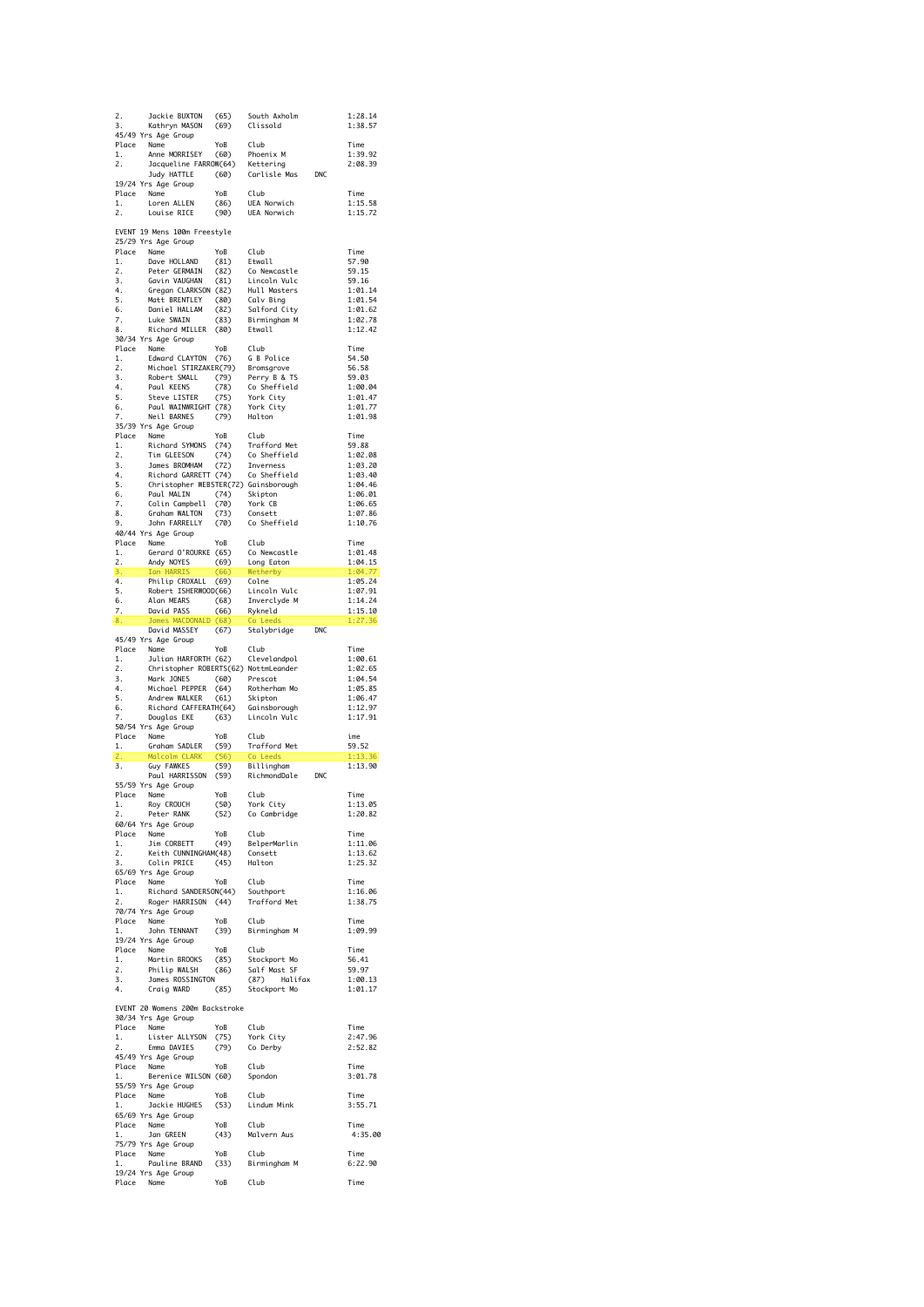| 1.                               | Leanne TAYLOR (87) Birm'ham Uni                                                                                                                                                                                                                  |                       |                      | 2:31.79            |
|----------------------------------|--------------------------------------------------------------------------------------------------------------------------------------------------------------------------------------------------------------------------------------------------|-----------------------|----------------------|--------------------|
|                                  | EVENT 21 Mens 200m Breaststroke                                                                                                                                                                                                                  |                       |                      |                    |
|                                  | 35/39 Yrs Age Group                                                                                                                                                                                                                              |                       |                      | Time               |
| 1.                               | Place Name<br>Ian SWIFT                                                                                                                                                                                                                          | YoB Club<br>(73) Roth | Rotherham Mo         | 2:41.13            |
|                                  | 40/44 Yrs Age Group                                                                                                                                                                                                                              |                       |                      | Time               |
|                                  | To The Name<br>The Name<br>1. Andrew CARR (66) Cleethorpes<br>2. Steve GODALL (65) Rykneld<br>3. Philip CROXALL (69) Colne<br>4. Matthew JAMES (66) Cleethorpes<br>5. Keith SPENCE (66) South Beds<br>45/49 Yrs Ane Groun                        |                       |                      | 2:52.45            |
|                                  |                                                                                                                                                                                                                                                  |                       |                      | 3:03.65            |
|                                  |                                                                                                                                                                                                                                                  |                       |                      | 3:08.23<br>3:13.11 |
|                                  |                                                                                                                                                                                                                                                  |                       |                      | 3:33.78            |
|                                  | 45/49 Yrs Age Group                                                                                                                                                                                                                              |                       |                      | Time               |
|                                  | Place Name YoB Club<br>1. Mark JONES (60) Prescot                                                                                                                                                                                                |                       |                      | 3:04.92            |
|                                  | 50/54 Yrs Age Group                                                                                                                                                                                                                              |                       |                      | Time               |
|                                  | Place Name YoB Club<br>1. Edwin LACE (59) NorthernWave<br>2. Rob STEEL (57) Nottingham                                                                                                                                                           |                       |                      | 3:10.26            |
|                                  | 55/59 Yrs Age Group                                                                                                                                                                                                                              |                       |                      | 3:12.13            |
|                                  |                                                                                                                                                                                                                                                  | YoB                   |                      | Time               |
|                                  |                                                                                                                                                                                                                                                  |                       |                      | 3:00.22<br>3:03.51 |
|                                  | 60/64 Yrs Age Group                                                                                                                                                                                                                              |                       |                      |                    |
|                                  | Place Name<br>1. Thoma<br>2. Godfr                                                                                                                                                                                                               | YoB                   | Club                 | Time<br>3:17.63    |
| 2.                               | Thomas KELLEHER (49) Howe Br'ge M<br>Godfrey GREEN (49) Colincoln P<br>San Chour                                                                                                                                                                 |                       |                      | 3:25.41            |
|                                  | 65/69 Yrs Age Group                                                                                                                                                                                                                              |                       |                      |                    |
| 1.                               | Place Name<br>Peter INGHAM                                                                                                                                                                                                                       | YoB<br>ҮоВ<br>(44)    | Club<br>Rotherham Mo | Time<br>4:04.97    |
|                                  | 70/74 Yrs Age Group                                                                                                                                                                                                                              |                       |                      |                    |
|                                  | Place Name<br>1. Thomas WALKER (35) Co Chester<br>2. Bill MOORE (37) Halifax<br>3. John ANDERSON (37) Trafford Met<br>3. John ANDERSON (37) Trafford Met<br>19/24 Yrs Ane Group                                                                  |                       |                      | Time<br>3:23.35    |
|                                  |                                                                                                                                                                                                                                                  |                       |                      | 3:48.29            |
|                                  | 19/24 Yrs Age Group                                                                                                                                                                                                                              |                       |                      | 4:18.25            |
|                                  | Place Name<br>Name YoB Club<br>Dan PEPPER (89) Stockport Mo                                                                                                                                                                                      |                       |                      | Time               |
| 1.                               |                                                                                                                                                                                                                                                  |                       |                      | 2:44.04            |
|                                  | EVENT 22 Womens 50m Butterfly                                                                                                                                                                                                                    |                       |                      |                    |
|                                  | 25/29 Yrs Age Group                                                                                                                                                                                                                              |                       |                      |                    |
|                                  |                                                                                                                                                                                                                                                  |                       |                      | Time<br>30.53      |
|                                  |                                                                                                                                                                                                                                                  |                       |                      | 31.68              |
|                                  |                                                                                                                                                                                                                                                  |                       |                      | 32.83<br>38.50     |
|                                  | 20/29 Trs Age uroup<br>1. Lucy LLOYD-ROACH(33) Trafford Met<br>1. Lucy LLOYD-ROACH(33) To Sheffield<br>2. Lisa POOLE (83) Co Sheffield<br>4. Christine HAWRATG(61) Co Derby<br>5. Louisa WALLACE (81) Kettering<br>6. Clare KNOX<br>20/24 Yo     |                       |                      | 39.72              |
|                                  | 30/34 Yrs Age Group                                                                                                                                                                                                                              |                       |                      | 46.11              |
|                                  |                                                                                                                                                                                                                                                  |                       |                      | Time               |
|                                  | Place Name YoB Club<br>1. Lister ALLYSON (75) York City<br>2. Joanne BLACKWELL(79) Co Derby                                                                                                                                                      |                       |                      | 34.63<br>47.10     |
|                                  | 35/39 Yrs Age Group                                                                                                                                                                                                                              |                       |                      |                    |
|                                  | Place Name<br>1. Diane ROCHFORD (72) Trafford Met<br>1. Diane ROCHFORD (72) Calv Bing<br>2. Michelle DAVIS (72) Calv Bing<br>3. Giovanna BERTOLDI(70) UEA Norwich<br>4. Jo JOHNSON (70) UEA Norwich                                              |                       |                      | Time<br>35.52      |
|                                  |                                                                                                                                                                                                                                                  |                       |                      | 38.21              |
|                                  |                                                                                                                                                                                                                                                  |                       |                      | 38.23              |
|                                  | 40/44 Yrs Age Group                                                                                                                                                                                                                              |                       |                      | 39.33              |
|                                  | 40/44 Frs Age uroup<br>Place Name<br>1. Sarah BRANDRICK (68) Soluth Axholm<br>2. Jackie BUXTON (65) Soluth Axholm<br>3. Kathryn MASON (67) Chapeltown<br>4. Lynne DAMSON (67) Chapeltown<br>5. Joanne FIGURGNYCZ(68) Lincoln Vulc<br>66. Mar     |                       |                      | Time<br>35.80      |
|                                  |                                                                                                                                                                                                                                                  |                       |                      | 35.92              |
|                                  |                                                                                                                                                                                                                                                  |                       |                      | 38.31              |
|                                  |                                                                                                                                                                                                                                                  |                       |                      | 40.87<br>43.51     |
|                                  |                                                                                                                                                                                                                                                  |                       |                      | 49.81              |
|                                  | 45/49 Yrs Age Group                                                                                                                                                                                                                              |                       |                      | Time               |
|                                  | Place Name<br>1. Tamsin JAGGS (60) Camden Swiss<br>2. Caroline IRVINE (63) Bo Kirkles<br>2. Caroline IRVINE (63) Bo Kirkles                                                                                                                      |                       |                      | 35.18              |
| 3.                               |                                                                                                                                                                                                                                                  |                       |                      | 37.79<br>30, 11    |
| 4.                               | Anne MORRISEY (60) Phoenix M<br>Audrey WATSON (63) Spondon<br>Dawn Bottoms (61) Gainsborough<br>Audrey WATSON (63)                                                                                                                               |                       |                      | 9.51               |
| 5.                               | 50/54 Yrs Age Group                                                                                                                                                                                                                              |                       |                      | 57.70              |
|                                  | Place Name                                                                                                                                                                                                                                       | YoB                   | Club                 | Time               |
| 1.                               | טאו<br>Lesley ZIMMERMAN(58)<br>ns Ace C<br>55/59 Yrs Age Group                                                                                                                                                                                   |                       | Hull Masters         | 37.96              |
|                                  | Place Name                                                                                                                                                                                                                                       | YoB                   | Club                 | Time               |
| 1.<br>2.                         | Name YoB Club<br>Christine AYERS (53) South Beds<br>Lizzie SHAW (50) York City                                                                                                                                                                   |                       |                      | 42.90<br>46.02     |
|                                  | 65/69 Yrs Age Group                                                                                                                                                                                                                              |                       |                      |                    |
|                                  | Name YoB Club<br>Judy PEACE (42) Birmingham M<br>Place Name<br>1. Judy                                                                                                                                                                           |                       |                      | Time<br>1:25.06    |
|                                  | 19/24 Yrs Age Group                                                                                                                                                                                                                              |                       |                      |                    |
|                                  |                                                                                                                                                                                                                                                  |                       |                      | Time               |
|                                  |                                                                                                                                                                                                                                                  |                       |                      | 32.85<br>33.46     |
|                                  |                                                                                                                                                                                                                                                  |                       |                      | 33.52              |
|                                  | Place Name<br>1. Loren ALLEN (86) UEA Norwich<br>1. Loren ALLEN (86) UEA Norwich<br>2. Sarah DAWES (85) Rotherfrield<br>3. Sarah LIVESY (86) Comerfrield<br>4. Louise RICE (90) UEA Norwich<br>5. Helen SINCLAIR (86) Co Coventry                |                       |                      | 35.13<br>35.99     |
|                                  |                                                                                                                                                                                                                                                  |                       |                      |                    |
|                                  | EVENT 23 Mens 50m Freestyle<br>25/29 Yrs Age Group                                                                                                                                                                                               |                       |                      |                    |
|                                  | Place Name                                                                                                                                                                                                                                       | YoB Club              |                      | Time               |
| 1.<br>2.<br>3.                   | Justin POITRAS-GEORGE(84)South Hunsle                                                                                                                                                                                                            |                       |                      | 25.93<br>26.35     |
|                                  |                                                                                                                                                                                                                                                  |                       |                      | 27.78              |
| 2.<br>3.<br>4.<br>5.<br>6.<br>7. | Justin Pourinnes-Second Catal Dave HOLLAND (81) Etwall<br>Dave HOLLAND (81) Etwall<br>Daniel HALLAM (82) Salford City<br>Luke SWAIN (82) Salford City<br>Gregan CLARKSON (82) Hull Masters<br>Richard MILLER (80) Etwall<br>Prichard MILLER (80) |                       |                      | 27.96<br>28.38     |
|                                  |                                                                                                                                                                                                                                                  |                       |                      | 28.64              |
| 7.                               | 30/34 Yrs Age Group                                                                                                                                                                                                                              |                       |                      | 31.83              |
|                                  |                                                                                                                                                                                                                                                  |                       |                      | Time               |
|                                  |                                                                                                                                                                                                                                                  |                       |                      | 25.18              |
|                                  |                                                                                                                                                                                                                                                  |                       |                      | 25.96<br>26.54     |
|                                  |                                                                                                                                                                                                                                                  |                       |                      | 26.79              |
|                                  |                                                                                                                                                                                                                                                  |                       |                      | 27.20<br>28.00     |
|                                  | Place Name<br>Place Name<br>1. Edward CLAYTON (76) G B Police<br>2. Michael STIRZAKER(79) Bromsgrove<br>3. Robert SMALL (79) Perry B & TS<br>5. Paul SMITH (75) NorthernWave<br>6. Paul MAINWRIGHT (78) NorthernWave<br>7. Steve LISTER (75)     |                       |                      | 28.59              |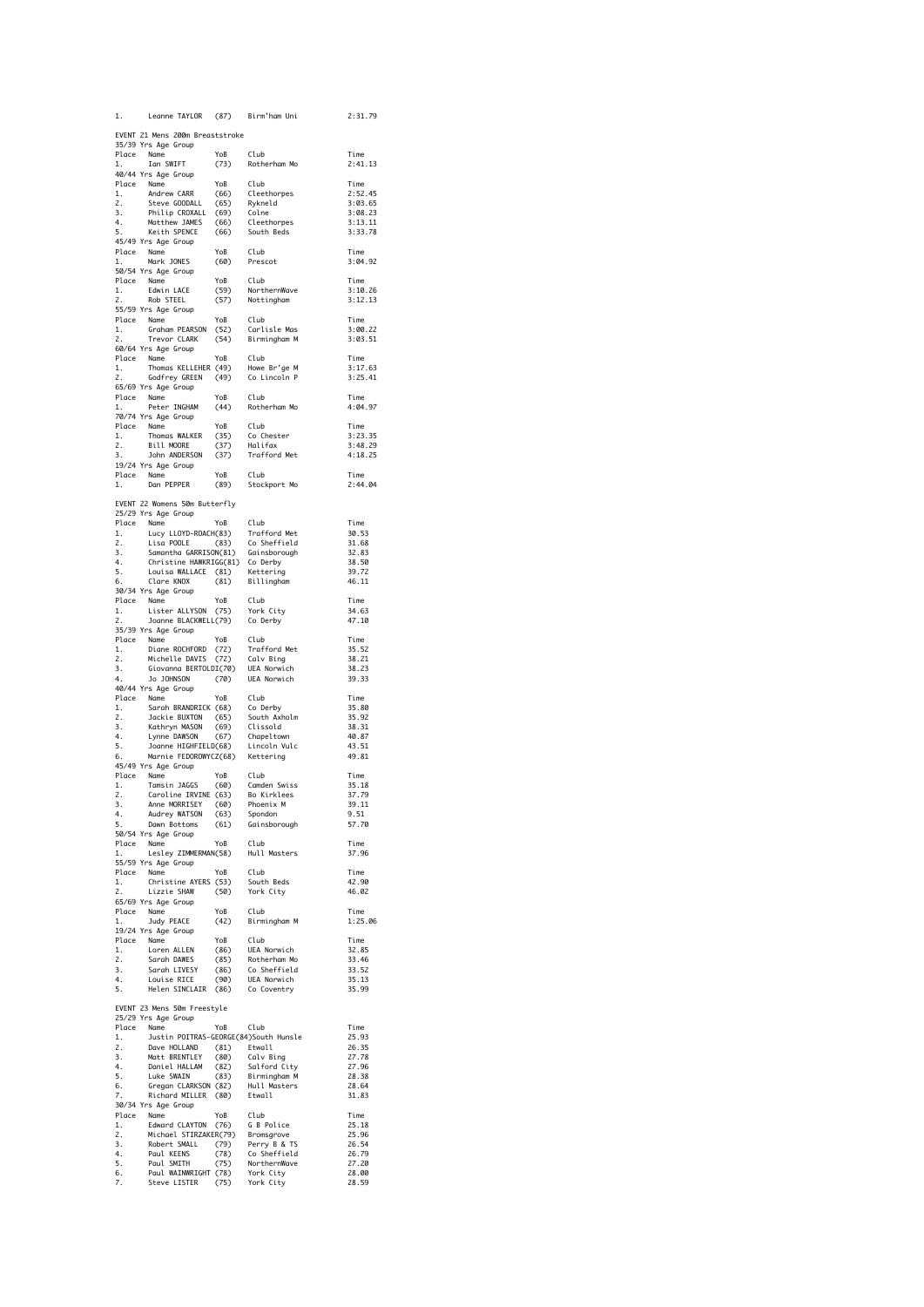|                 | Nigel BURLEY                                                                                                                                                                                                     | (78)             | Lincoln Vulc                       | 28.91              |
|-----------------|------------------------------------------------------------------------------------------------------------------------------------------------------------------------------------------------------------------|------------------|------------------------------------|--------------------|
|                 | Neil BARNES<br>35/39 Yrs Age Group                                                                                                                                                                               | (79)             | Halton DNC                         |                    |
|                 | Place Name                                                                                                                                                                                                       | YoB              | Club                               | Time               |
| 1.              | Greg BANHAM                                                                                                                                                                                                      | (74)             | Co Chester                         | 27.23              |
| 2.<br>3.        | Chris ROLLE<br>Richard GARRETT (74)                                                                                                                                                                              | (74)             | Etwall<br>Co Sheffield             | 27.42<br>27.82     |
| 4.              | Mark KENDALL                                                                                                                                                                                                     | (70)             | Co Derby<br>Thyerness              | 28.45              |
| 5.              | James BROMHAM<br>Paul BUTLER<br>Paul MALIN                                                                                                                                                                       | (72)             | Inverness                          | 28.83              |
| 6.              |                                                                                                                                                                                                                  | (72)             | Co Sheffield                       | 28.96              |
| 7.<br>8.        | Paul MALIN<br>Colin Campbell (70)                                                                                                                                                                                | (74)             | Skipton<br>York CB                 | 29.07<br>29.54     |
|                 | 9. Paul INGLE<br>10. Graham WALTON                                                                                                                                                                               | (71)             | Etwall                             | 30.52              |
|                 |                                                                                                                                                                                                                  | (73)             | Consett                            | 30.69              |
|                 | 40/44 Yrs Age Group                                                                                                                                                                                              | YoB              | Club                               | Time               |
| 1.              | Place Name<br>Carl BARKLEY                                                                                                                                                                                       | (65)             | Halton                             | 25.54              |
| 2.              | Matthew GOMEZ                                                                                                                                                                                                    | (66)             | Co Oxford                          | 27.58              |
| 3.              | Gary VICKERS                                                                                                                                                                                                     | (68)             | Etwall                             | 27.80              |
| 4.              | Philip CROXALL (69)<br>Ian HARRIS (66)                                                                                                                                                                           |                  | Colne                              | 28.42<br>28.75     |
|                 | 5. Ian HARNA<br>6. Robert ISHERWOOD(66)<br>Fieve GOODALL (65)                                                                                                                                                    | (66)             | Conerby<br>Lincoln Vulc<br>Rykneld | 29.76              |
|                 |                                                                                                                                                                                                                  |                  |                                    | 30.46              |
| 8.              | Steve GOODALL (65)<br>David MASSEY (67)                                                                                                                                                                          |                  | Stalybridge                        | 30.62              |
|                 | oggy EAST<br>10. David PASS<br>11. James                                                                                                                                                                         | (67)<br>(66)     | Arfon Mast<br>Rykneld              | 31.72<br>33.27     |
|                 | James MACDONALD (68)                                                                                                                                                                                             |                  | Co Leeds                           | 39.85              |
|                 | 45/49 Yrs Age Group                                                                                                                                                                                              |                  |                                    |                    |
|                 | Place Name                                                                                                                                                                                                       | YoB              | Club                               | Time               |
| 1.<br>2.        | Mark PATTERSON (64)<br>Julian HARFORTH (62)                                                                                                                                                                      |                  | Calv Bing                          | 27.10<br>27.23     |
| 3.              | Andrew WALKER (61)                                                                                                                                                                                               |                  | Clevelandpol<br>Skipton<br>Prescot | 29.45              |
|                 | Mark JONES                                                                                                                                                                                                       | (60)             |                                    | 30.28              |
|                 |                                                                                                                                                                                                                  |                  |                                    | 30.78              |
|                 |                                                                                                                                                                                                                  |                  |                                    | 31.79<br>32.86     |
|                 |                                                                                                                                                                                                                  |                  |                                    | 33.86              |
|                 |                                                                                                                                                                                                                  |                  |                                    | 34.77              |
|                 | 50/54 Yrs Age Group                                                                                                                                                                                              |                  |                                    |                    |
|                 | Place Name                                                                                                                                                                                                       | YoB              | Club                               | Time               |
| 1.<br>2.        | Graham SADLER<br>Paul HARRISSON                                                                                                                                                                                  | (59)<br>(59)     | Trafford Met<br>RichmondDale       | 27.59<br>31.38     |
| 3.              | Michael DAWES                                                                                                                                                                                                    | (59)             | Rotherham Mo                       | 32.17              |
| 4.              | Malcolm CLARK                                                                                                                                                                                                    | (56)             | Co Leeds                           | 32.51              |
| 5.              | Roy KEANE                                                                                                                                                                                                        | (56)             | Halton                             | 33.33              |
| 6.<br>7.        | Guy FAWKES<br>David CLARKE                                                                                                                                                                                       | (59)<br>(58)     | Billingham<br>Marple               | 33.39<br>36.38     |
|                 | 55/59 Yrs Age Group                                                                                                                                                                                              |                  |                                    |                    |
|                 | Place Name                                                                                                                                                                                                       | YoB              | Club                               | Time               |
| 1.              | Roy CROUCH                                                                                                                                                                                                       | $(50)$<br>$(50)$ | York City                          | 31.89              |
| 2.<br>3.        | Frank STONEY<br>Michael KEEBLE (51)                                                                                                                                                                              |                  | Co Coventry<br>Gainsborough        | 32.37<br>32.88     |
| 4.              | Peter RANK                                                                                                                                                                                                       | (52)             | Co Cambridge                       | 36.10              |
| 5.              | Alan GEORGE                                                                                                                                                                                                      | (53)             | Hull Masters                       | 47.49              |
|                 | 60/64 Yrs Age Group                                                                                                                                                                                              |                  |                                    |                    |
| 1.              | Place Name<br>Jim CORBETT                                                                                                                                                                                        | YoB<br>(49)      | Club<br>BelperMarlin               | Time<br>31.36      |
| 2.              | Keith CUNNINGHAM(48)                                                                                                                                                                                             |                  | Consett                            | 32.57              |
| $\frac{2}{3}$ . | Colin PRICE                                                                                                                                                                                                      | (45)             | Halton                             | 34.63              |
|                 | 65/69 Yrs Age Group                                                                                                                                                                                              |                  |                                    |                    |
| 1.              | Place Name<br>Neil MACKINNON                                                                                                                                                                                     | YoB<br>(41)      | Club<br>Trafford Met               | Time<br>29.27      |
| 2.              | Richard SANDERSON(44)                                                                                                                                                                                            |                  | Southport                          | 32.98              |
| 3.              | Roger HARRISON (44)                                                                                                                                                                                              |                  | Trafford Met                       | 41.84              |
|                 |                                                                                                                                                                                                                  |                  |                                    |                    |
|                 | 70/74 Yrs Age Group                                                                                                                                                                                              |                  |                                    |                    |
|                 | Place Name                                                                                                                                                                                                       | YoB              | Club                               | Time               |
| 1.<br>2.        | John TENNANT<br>John ANDERSON                                                                                                                                                                                    | (39)<br>(37)     | Birmingham M<br>Trafford Met       | 30.80<br>45.60     |
| 3.              | Alan BROWN                                                                                                                                                                                                       | (39)             | Aquabears                          | 50.66              |
|                 | 19/24 Yrs Age Group                                                                                                                                                                                              |                  |                                    |                    |
|                 | Place Name                                                                                                                                                                                                       | YoB              | Club                               | Time               |
|                 | Craig WARD                                                                                                                                                                                                       |                  |                                    | 25.26<br>26.20     |
|                 |                                                                                                                                                                                                                  |                  |                                    | 29.86              |
|                 | 1. Craig WARD (85) Stockport Mo<br>2. Martin BROOKS (85) Stockport Mo<br>3. Michael PATCHETT(90) Gainsborough<br>4. Joshua JONES (89) Gainsborough                                                               |                  |                                    | 35.42              |
|                 |                                                                                                                                                                                                                  |                  |                                    |                    |
|                 | EVENT 24 Womens 100m Backstroke<br>25/29 Yrs Age Group                                                                                                                                                           |                  |                                    |                    |
|                 |                                                                                                                                                                                                                  |                  |                                    | Time               |
|                 |                                                                                                                                                                                                                  |                  |                                    | 1:19.35            |
|                 |                                                                                                                                                                                                                  |                  |                                    | 1:23.20<br>1:29.62 |
|                 |                                                                                                                                                                                                                  |                  |                                    | 3:11.96            |
|                 | Place Name<br>1. Lisa CHAPMAN (80) Stockton<br>1. Lisa CHAPMAN (80) Stockton<br>2. Louisa WALLACE (81) Kettering<br>3. Lorraine RIDDLE (84) Billingham<br>4. Sarah CHOWN (82) Co Bradford<br>35/39 Yrs Age Group |                  |                                    |                    |
|                 |                                                                                                                                                                                                                  |                  |                                    | Time               |
|                 | Place Name YoB Club<br>1. Diane ROCHFORD (72) Traft<br>40/44 Yrs Age Group                                                                                                                                       |                  | Trafford Met                       | 1:27.80            |
|                 |                                                                                                                                                                                                                  |                  |                                    | Time               |
|                 |                                                                                                                                                                                                                  |                  |                                    | 1:28.30            |
|                 |                                                                                                                                                                                                                  |                  |                                    | 1:32.74            |
|                 |                                                                                                                                                                                                                  |                  |                                    | 1:37.78<br>2:00.25 |
|                 | Place Name<br>1. Lynne DAWSON (67) Chapeltown<br>2. Helen PLATER (67) South Axholm<br>3. Lesley ANASTASTOU(65) UEA Norwich<br>4. Jenny BOOTH (67) Cosacss<br>45/49 Yrs Age Group                                 |                  |                                    |                    |
|                 | Place Name                                                                                                                                                                                                       | YoB              | Club                               | Time               |
| 1.              | טטו<br>Berenice WILSON (60)<br>מטו                                                                                                                                                                               |                  | Spondon                            | 1:22.38            |
|                 | 50/54 Yrs Age Group                                                                                                                                                                                              |                  | Club                               | Time               |
| 1.              | Place Name                                                                                                                                                                                                       |                  | Billingham                         | 1:44.40            |
|                 | $YOB$<br>Susan WILSON (58)<br>Ins Age Group<br>65/69 Yrs Age Group                                                                                                                                               |                  |                                    |                    |
|                 |                                                                                                                                                                                                                  | YoB              | Club<br>Malvern Aus                | Time<br>2:11.27    |
|                 | Place Name<br>1. Jan GREEN<br>19/24 Yrs Age Group                                                                                                                                                                | ҮоВ<br>(43)      |                                    |                    |
|                 | Place Name                                                                                                                                                                                                       |                  |                                    | Time               |
|                 |                                                                                                                                                                                                                  |                  |                                    | 1:20.61            |
| $\frac{1}{2}$ . |                                                                                                                                                                                                                  |                  |                                    | 1:28.90            |
|                 | EVENT 25 Mens 100m Breaststroke                                                                                                                                                                                  |                  |                                    |                    |
|                 | 25/29 Yrs Age Group                                                                                                                                                                                              |                  |                                    |                    |
|                 |                                                                                                                                                                                                                  |                  |                                    | Time               |
|                 | Place Name YoB Club<br>1. Matt BRENTLEY (80) Calv Bing<br>2. Richard MILLER (80) Etwall                                                                                                                          |                  |                                    | 1:17.38<br>1:28.85 |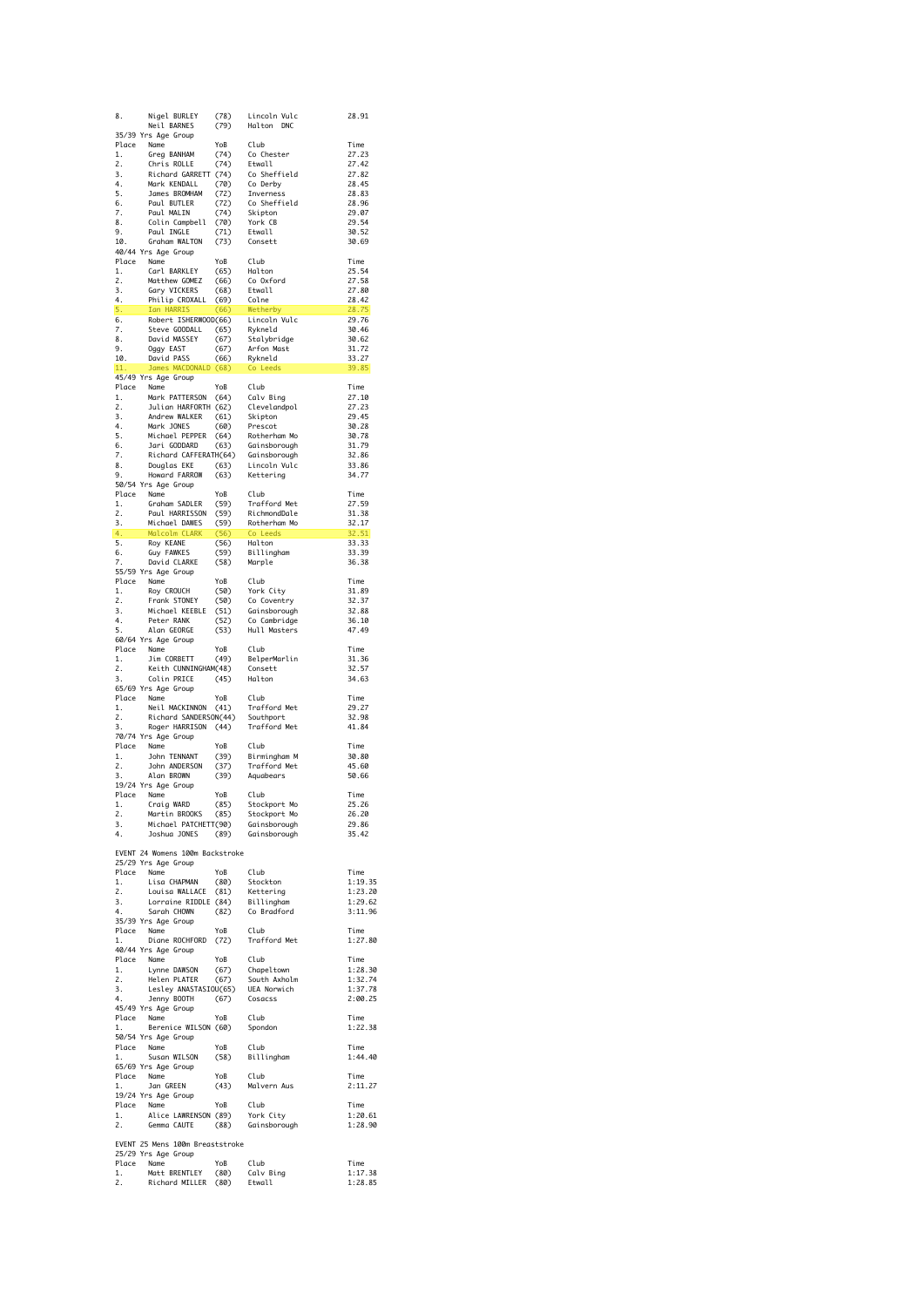|          | 30/34 Yrs Age Group                                                                                                                                                                                                                          |              |                                                                                                                       |                    |
|----------|----------------------------------------------------------------------------------------------------------------------------------------------------------------------------------------------------------------------------------------------|--------------|-----------------------------------------------------------------------------------------------------------------------|--------------------|
| 1.       | Place Name<br>Marc BEST                                                                                                                                                                                                                      | YoB<br>(78)  | Club<br>Stockton                                                                                                      | Time<br>1:13.33    |
| 2.       | Robert SMALL                                                                                                                                                                                                                                 | (79)         | Perry B & TS                                                                                                          | 1:22.55            |
|          | 35/39 Yrs Age Group                                                                                                                                                                                                                          |              |                                                                                                                       |                    |
|          | Place Name<br>1. Tim GLEESON<br>2. Kyran PARKER                                                                                                                                                                                              | YoB          | Club<br>(74) Co Sheffield                                                                                             | Time<br>1:15.47    |
|          |                                                                                                                                                                                                                                              | (70)         | Co Leeds                                                                                                              | 1:16.24            |
|          | 3. Paul INGLE<br>4. Graham WALT                                                                                                                                                                                                              | (71) Etwall  |                                                                                                                       | 1:26.10            |
| 4.       | Graham WALTON<br>40/44 Yrs Age Group                                                                                                                                                                                                         | (73)         | Consett                                                                                                               | 1:26.33            |
|          | Place Name<br>1. Richard SLATER                                                                                                                                                                                                              | YoB          | Club                                                                                                                  | Time               |
|          |                                                                                                                                                                                                                                              | (66)         | Pioneer 79                                                                                                            | 1:16.76            |
| 2.       | – ג' Richard<br>Andrew CARR<br>ג' החד HARRIS                                                                                                                                                                                                 | (66)<br>(66) | Cleethorpes<br>Wetherby                                                                                               | 1:17.17<br>1:18.84 |
|          | 3. Ian hannes<br>4. David MASSEY<br><sup>Dhilin</sup> CROXALL                                                                                                                                                                                | (67)         | Stalybridge                                                                                                           | 1:22.51            |
|          |                                                                                                                                                                                                                                              | (69)         | Colne                                                                                                                 | 1:25.50            |
| 6.       | Matthew JAMES<br>Gary VICKERS                                                                                                                                                                                                                | (66)<br>(68) | Cleethorpes<br>Etwall DNC                                                                                             | 1:27.25            |
|          | 45/49 Yrs Age Group                                                                                                                                                                                                                          |              |                                                                                                                       |                    |
|          | Place Name<br>1. Nigel ALI<br>2 Michael WA                                                                                                                                                                                                   | YoB          | Club                                                                                                                  | Time               |
| 2.       | Michael WATSON                                                                                                                                                                                                                               | (64)<br>(60) | Aquabears<br>Clevelandpol                                                                                             | 1:18.88<br>1:24.69 |
| 3.       | Mark JONES                                                                                                                                                                                                                                   | (60)         | Prescot                                                                                                               | 1:26.24            |
| 4.       | David SULLIVAN                                                                                                                                                                                                                               | (62)         | Thorne                                                                                                                | 1:30.88            |
| 5.       | Douglas EKE<br>50/54 Yrs Age Group                                                                                                                                                                                                           | (63)         | Lincoln Vulc                                                                                                          | 1:39.13            |
|          | Place Name                                                                                                                                                                                                                                   | YoB          | Club                                                                                                                  | Time               |
| 1.<br>2. | Edwin LACE<br>Jim HUNT                                                                                                                                                                                                                       | (59)<br>(58) | NorthernWave<br>Birmingham M                                                                                          | 1:27.22<br>1:35.92 |
| 3.       | David CLARKE                                                                                                                                                                                                                                 | (58)         | Marple                                                                                                                | 1:53.90            |
|          | 60/64 Yrs Age Group                                                                                                                                                                                                                          |              |                                                                                                                       |                    |
| 1.       | Place Name<br>Thomas KELLEHER (49)                                                                                                                                                                                                           | YoB          | Club                                                                                                                  | Time<br>1:26.36    |
| 2.       | Numm<br>Thomas KELLEHER (49)<br>Keith CUNNINGHAM(48) Consett<br>Marcon Capern (49) Colincoln P                                                                                                                                               |              |                                                                                                                       | 1:34.84            |
|          |                                                                                                                                                                                                                                              |              | DQ                                                                                                                    | FI-                |
|          | 65/69 Yrs Age Group                                                                                                                                                                                                                          | YoB          | Club                                                                                                                  | Time               |
| 1.       | Place Name<br>Keith INGRAM                                                                                                                                                                                                                   | (40)         | Birmingham M                                                                                                          | 1:33.12            |
|          | 70/74 Yrs Age Group                                                                                                                                                                                                                          |              |                                                                                                                       |                    |
| 1.       | Place Name<br>Thomas WALKER                                                                                                                                                                                                                  | oB           | Club<br>Ciub<br>Co Chester                                                                                            | Time               |
| 2.       | maLKER دی<br>Bill MOORE<br>منابع                                                                                                                                                                                                             | (35)<br>(37) | Halifax                                                                                                               | 1:33.74<br>1:38.44 |
| 3.       | John ANDERSON                                                                                                                                                                                                                                | (37)         | Trafford Met                                                                                                          | 1:59.40            |
|          | 19/24 Yrs Age Group                                                                                                                                                                                                                          | YoB          | Club                                                                                                                  | Time               |
| 1.       | Place Name<br>Ben MARSTERS                                                                                                                                                                                                                   | (86)         | Downham&Dist                                                                                                          | 1:08.95            |
| 2.       | Joshua JONES                                                                                                                                                                                                                                 | (89)         | Gainsborough                                                                                                          | 1:39.44            |
|          | EVENT 26 Womens 200m Butterfly                                                                                                                                                                                                               |              |                                                                                                                       |                    |
|          | 30/34 Yrs Age Group                                                                                                                                                                                                                          |              |                                                                                                                       |                    |
|          | Place Name                                                                                                                                                                                                                                   | YoB          | Club                                                                                                                  | Time               |
| 1.       | Emma DAVIES<br>35/39 Yrs Age Group                                                                                                                                                                                                           | (79)         | Co Derby                                                                                                              | 2:54.89            |
|          | Place Name                                                                                                                                                                                                                                   | YoB          | Club                                                                                                                  | Time               |
|          | Nicola LATTY                                                                                                                                                                                                                                 | (71)         | Oundle                                                                                                                | 2:34.46            |
|          | 40/44 Yrs Age Group                                                                                                                                                                                                                          | YoB          | Club                                                                                                                  | Time               |
| 1.       | Place Name<br>Joanne HIGHFIELD(68)                                                                                                                                                                                                           |              | Lincoln Vulc                                                                                                          | 3:49.06            |
|          | 45/49 Yrs Age Group                                                                                                                                                                                                                          |              |                                                                                                                       |                    |
| 1.       | Place Name<br>Anne MORRISEY                                                                                                                                                                                                                  | YoB<br>(60)  | Club<br>Phoenix M                                                                                                     | Time<br>4:04.18    |
|          | 55/59 Yrs Age Group                                                                                                                                                                                                                          |              |                                                                                                                       |                    |
|          | Place Name                                                                                                                                                                                                                                   | оB           | Club                                                                                                                  | Time               |
| 1.       | Lizzie SHAW<br>19/24 Yrs Age Group                                                                                                                                                                                                           | (50)         | York City                                                                                                             | 4:06.42            |
|          | Place Name                                                                                                                                                                                                                                   | YoB          | Club                                                                                                                  | Time               |
| 1.       | Louise RICE                                                                                                                                                                                                                                  | (90)         | UEA Norwich                                                                                                           | 2:51.98            |
|          | EVENT 27 Mens 200m Freestyle                                                                                                                                                                                                                 |              |                                                                                                                       |                    |
|          | 25/29 Yrs Age Group                                                                                                                                                                                                                          |              |                                                                                                                       |                    |
|          | Place Name<br>Place Name<br>2. Gregan CLARKSON (82) Etwall<br>2. Gregan CLARKSON (82) Hull Masters<br>3. Luke SWAIN (83) Birmingham M                                                                                                        |              |                                                                                                                       | Time               |
|          |                                                                                                                                                                                                                                              |              |                                                                                                                       | 2:09.08<br>2:19.87 |
|          |                                                                                                                                                                                                                                              |              |                                                                                                                       | 2:20.52            |
|          | 30/34 Yrs Age Group                                                                                                                                                                                                                          |              |                                                                                                                       |                    |
|          |                                                                                                                                                                                                                                              |              |                                                                                                                       | Time<br>2:06.54    |
|          |                                                                                                                                                                                                                                              |              |                                                                                                                       | 2:10.63            |
|          | Place Name<br>1. Edward CLAYTON (76) G B Police<br>2. Chris MALPASS (79) Co Chester<br>3. Robert SMALL (79) Perry B & TS<br>35/39 Yrs Age Group                                                                                              |              |                                                                                                                       | 2:26.27            |
|          |                                                                                                                                                                                                                                              |              |                                                                                                                       | ime                |
|          | Place Name<br>1. Ian SWIFT (73) Rotherham Mo<br>1. Ian SWIFT (73) Trafford Met<br>2. Richard SWOMS (74) Trafford Met<br>3. James BROMHAM (72) Inverness<br>4. Christopher WEBSTER(72) Gainsborough<br>5. Tim GLEESON (74) Co Sheffield<br>40 |              |                                                                                                                       | 2:13.40            |
|          |                                                                                                                                                                                                                                              |              |                                                                                                                       | 2:15.61<br>2:21.23 |
|          |                                                                                                                                                                                                                                              |              |                                                                                                                       | 2:28.24            |
|          |                                                                                                                                                                                                                                              |              |                                                                                                                       | 2:29.52            |
|          | 40/44 Yrs Age Group                                                                                                                                                                                                                          |              |                                                                                                                       | Time               |
|          |                                                                                                                                                                                                                                              |              | Place Name YoB Club<br>1. Ian HARDY (69) Nottmleander<br>2. Philip CROXALL (69) Colne<br>3. Oggy EAST (67) Arfon Mast | 2:16.52            |
|          |                                                                                                                                                                                                                                              |              |                                                                                                                       | 2:26.60            |
|          | 45/49 Yrs Age Group                                                                                                                                                                                                                          |              |                                                                                                                       | 2:56.29            |
|          |                                                                                                                                                                                                                                              |              |                                                                                                                       | Time               |
|          | Place Name<br>1. Mark PATTERSON (64) Calv Bing<br>2. Andrew GRISTWOOD(64) Cleethorpes<br>3. Mark JONES (60) Prescot                                                                                                                          |              |                                                                                                                       | 2:15.32            |
|          |                                                                                                                                                                                                                                              |              |                                                                                                                       | 2:19.84<br>2:21.61 |
|          | 50/54 Yrs Age Group                                                                                                                                                                                                                          |              |                                                                                                                       |                    |
|          | Place Name<br>1. Paul                                                                                                                                                                                                                        | YoB          | Club                                                                                                                  | Time               |
|          |                                                                                                                                                                                                                                              |              |                                                                                                                       | 2:30.41<br>2:44.40 |
|          |                                                                                                                                                                                                                                              |              |                                                                                                                       | 3:19.67            |
|          |                                                                                                                                                                                                                                              |              |                                                                                                                       | Time               |
|          | Place Name<br>1. Peter RANK<br>60/64 Yrs Age Group                                                                                                                                                                                           |              | YoB Club<br>(52) Co-Cambridge                                                                                         | 3:00.01            |
|          |                                                                                                                                                                                                                                              |              |                                                                                                                       |                    |
| 1.       | Place Name<br>1 lim<br>Jim CORBETT                                                                                                                                                                                                           |              | YoB Club<br>(49) BelperMarlin                                                                                         | Time<br>2:47.07    |
|          | 65/69 Yrs Age Group                                                                                                                                                                                                                          |              |                                                                                                                       |                    |
|          | Place Name<br>Name YoB Club<br>Peter INGHAM (44) Rotherham Mo                                                                                                                                                                                |              |                                                                                                                       | Time               |
| 1.       |                                                                                                                                                                                                                                              |              |                                                                                                                       | 3:35.23            |